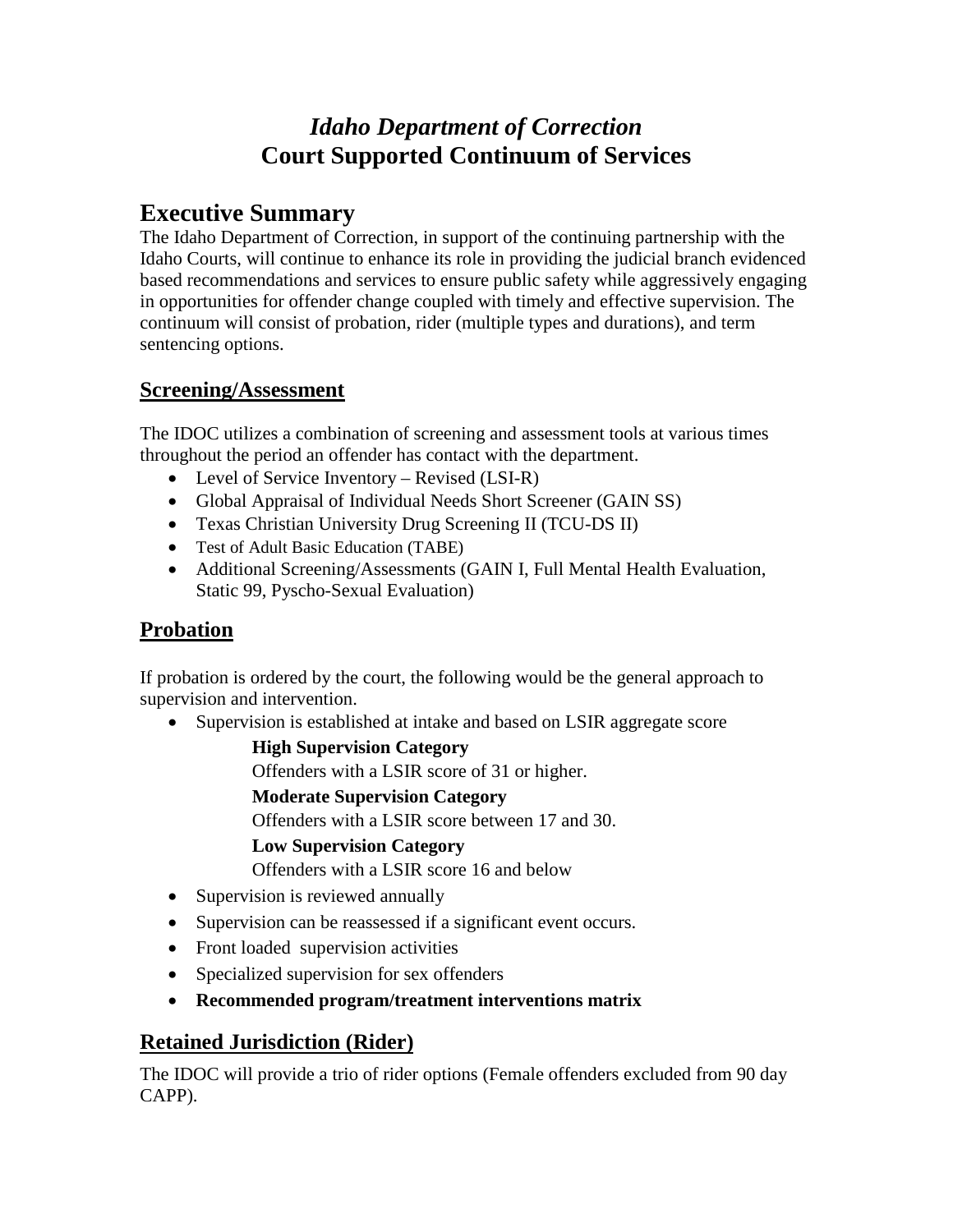- *CAPP-* Early Intervention Rider-90 Day (Male Only)
- *CAPP/NICI/ISCI/SBWCC/PWCC –* 180 Day Traditional Rider
- *TC Rider (NICI/SBWCC) -* TC Rider Male/Female

## **Termed (Relinquished Court Jurisdiction)**

• **Pathways for Success**

The Pathways for Success for termed offenders are made up of thirteen (13) primary pathways and three (3) individual pathways. All pathways are gender responsive and include an extensive pre-release package.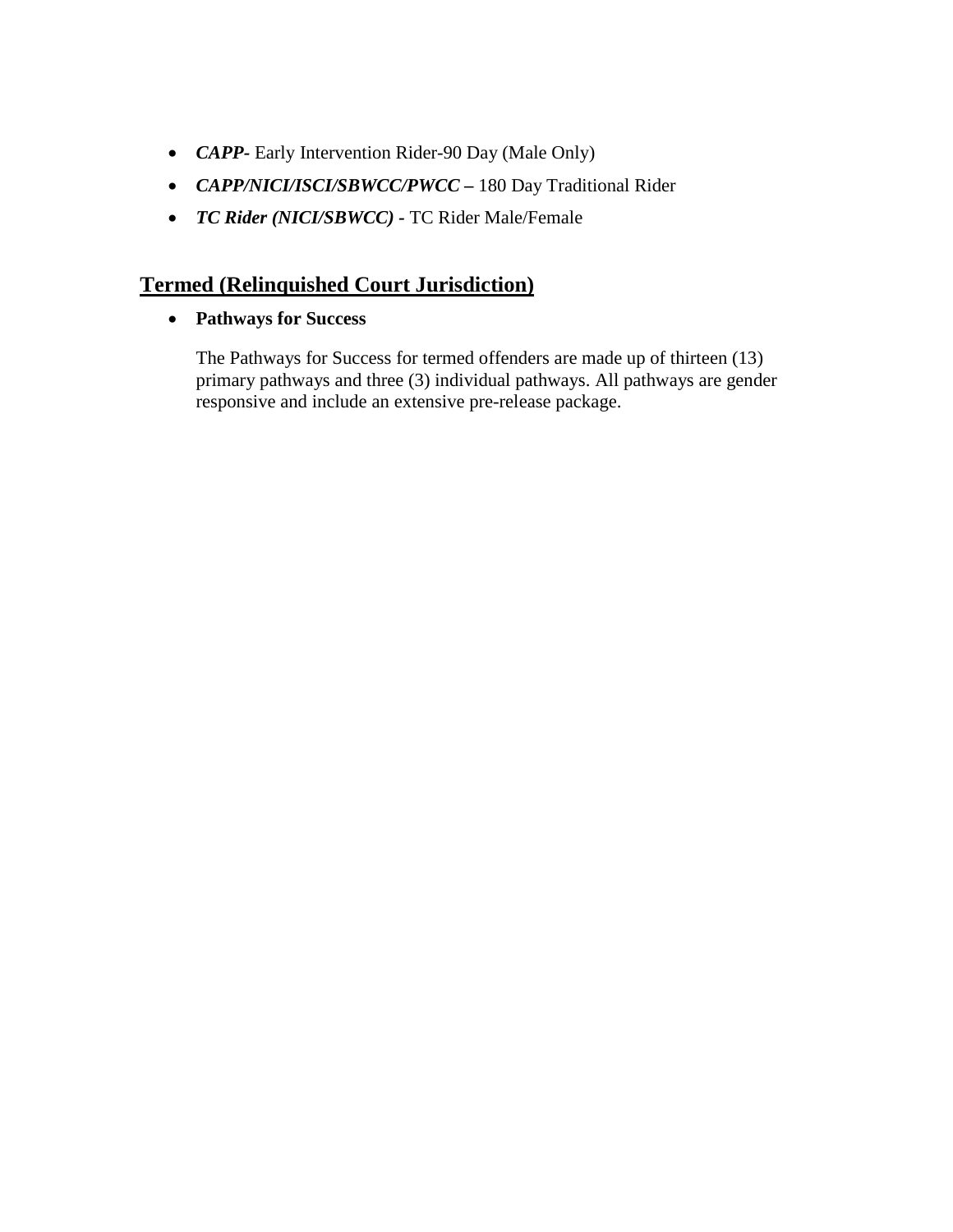# **Court Supported Correctional Continuum Matrix** *Detailed Discussion*

# *Overview*

The Idaho Department of Correction, in support of the continuing partnership with the Idaho Courts, will continue to enhance its role in providing the judicial branch evidenced based recommendations and services to ensure public safety while aggressively engaging in opportunities for offender change coupled with timely and effective supervision.

# *Screening/Assessment*

The IDOC utilizes a combination of screening and assessment tools at various times throughout the period an offender has contact with the department. The continuum is briefly discussed with points along the continuum of where and when the screen/assessments are employed and their primary use.

## **Level of Service Inventory – Revised (LSI-R)**

The LSI-R is a risk and need assessment designed to predict the likelihood of recidivism and identify problematic life areas that can be targeted for change programming that in turn reduces an offender's risk to recidivate. Offender goals are established with each participant's case manager and include careful assessment of the offender's risk/needs through the LSI-R assessment tool.

The LSI-R is comprised of 54 items grouped into 10 different domains (life areas). These domains include the following: criminal history, education/employment, finances, family/marital, accommodations, leisure time, criminal friends/acquaintances, drug and/or alcohol use, emotional/personal and anti-social attitudes. Based on research data, these domains have proven to be useful predictors of recidivism. The LSI-R also requires a fairly extensive interview. Scoring is based on information elicited during the interview, facts contained in the offender's file, and collateral sources.

Conducted- Initial Presentence Investigation (PSI), in response to significant event on supervision, annually reassessed (If on supervision), Receiving and Diagnostic Unit (RDU) Intake (If not updated in the community), Parole Releases (Approx. 90 days post release)

## **Global Appraisal of Individual Needs Short Screener (GAIN SS)**

The GAIN SS uses the scores in the moderate/high range (1 to 5, 1 being low end of moderate and 5 being high) on four sub-screeners to identify the specific kinds of behavioral health services (e.g., mental health, substance use, work or school programs, welfare programs, justice programs) that may be needed.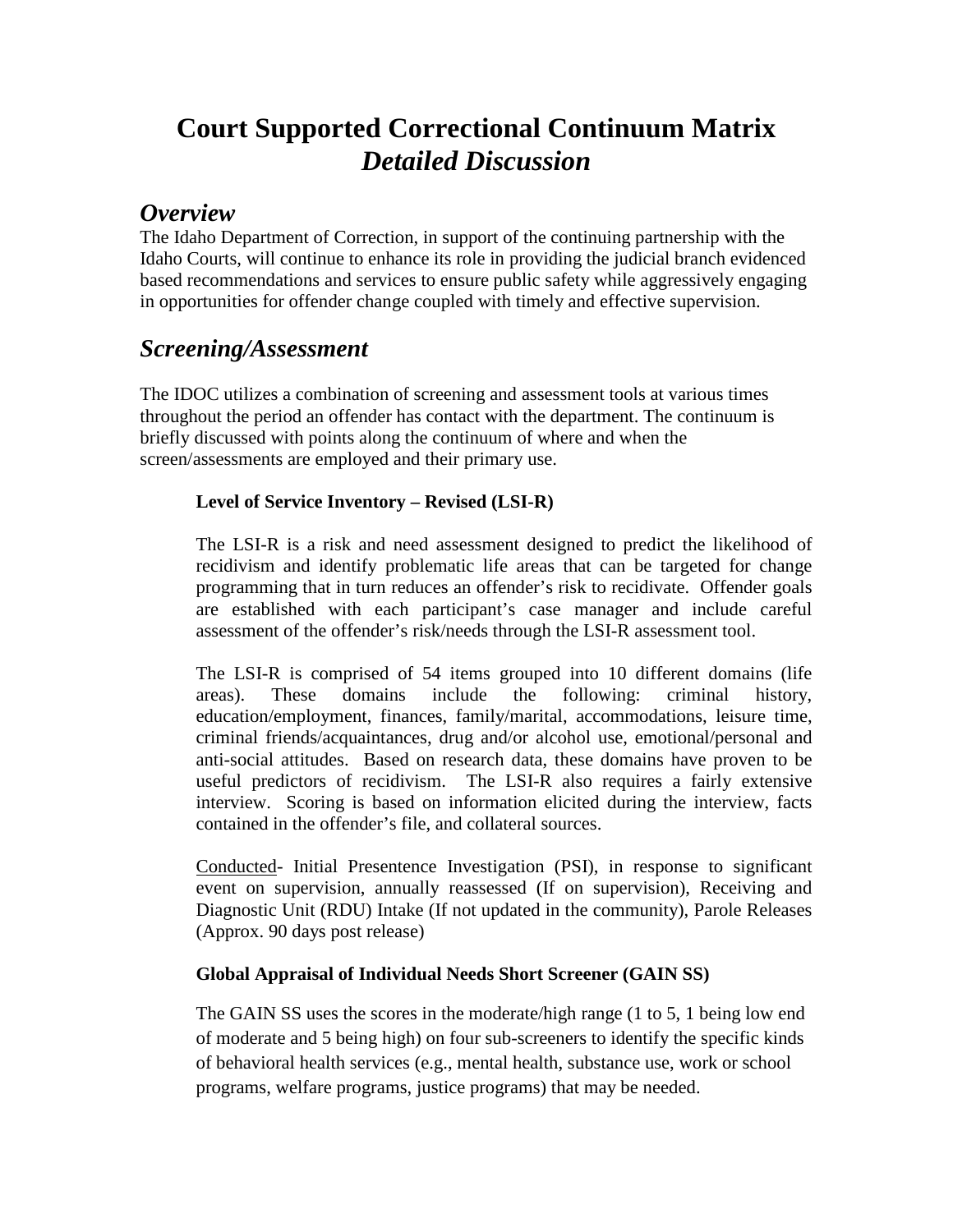Internalizing Disorder Screener **-**1-5 score suggests a moderate to high need for mental health treatment related to somatic complaints, depression, anxiety, trauma, suicide, and, at extreme levels, more serious mental illness (e.g., bipolar, schizoaffective, schizophrenia).

Externalizing Disorder Screener -1- 5 score suggests a moderate to high need for mental health treatment related to attention deficits, hyperactivity, impassivity, conduct problems, and, in rarer cases, for gambling or other impulse control disorders.

Substance Disorder Screener **-**1-5 score suggests a moderate to high need for substance abuse, dependence, and substance use disorder treatment and, in more extreme cases, the need for detoxification or maintenance services.

Crime/Violence Screener- 1-5 score suggests a moderate to high need for help with interpersonal violence, drug-related crimes, property crimes, and, in more extreme cases, interpersonal/violent crimes.

Conducted- Initial PSI (Beginning July 2010), as part of referral process for community based services. The addition of the GAIN SS provides IDOC a proven screening tool to collateralize the findings of LSIR in the areas of mental health, while also supporting the area of substance abuse.

#### **Texas Christian University Drug Screening II (TCU-DS II)**

TCU is a public domain instrument containing 15 questions, 9 of which are scored, that adheres to DSM criteria. The tool measures alcohol dependency as well as drug dependence. The instrument has been nationally researched with favorable results. The tool is written at an 8<sup>th</sup> grade level and can be administered as either self-rating test or verbally during interview (PSI or RDU). The TCU-DS II does not have any education or certificate requirements for administration.

Conducted- Initial PSI, RDU Intake, as needed. The TCU DS II provides the IDOC a proven screening tool to collateralize the findings of the LSIR in the area of substance abuse.

#### **Test of Adult Basic Education (TABE)**

TABE assists examiners with offender case management by setting realistic educational goals for offenders. TABE measures course placement criteria and, in alignment with high school standards and curricula, and monitor an offender's educational progress.

Conducted- RDU Intake

#### **Additional Assessments**

During the comprehensive diagnostic process at RDU or in some cases in a community corrections setting, qualified staff and or contract professionals will administer additional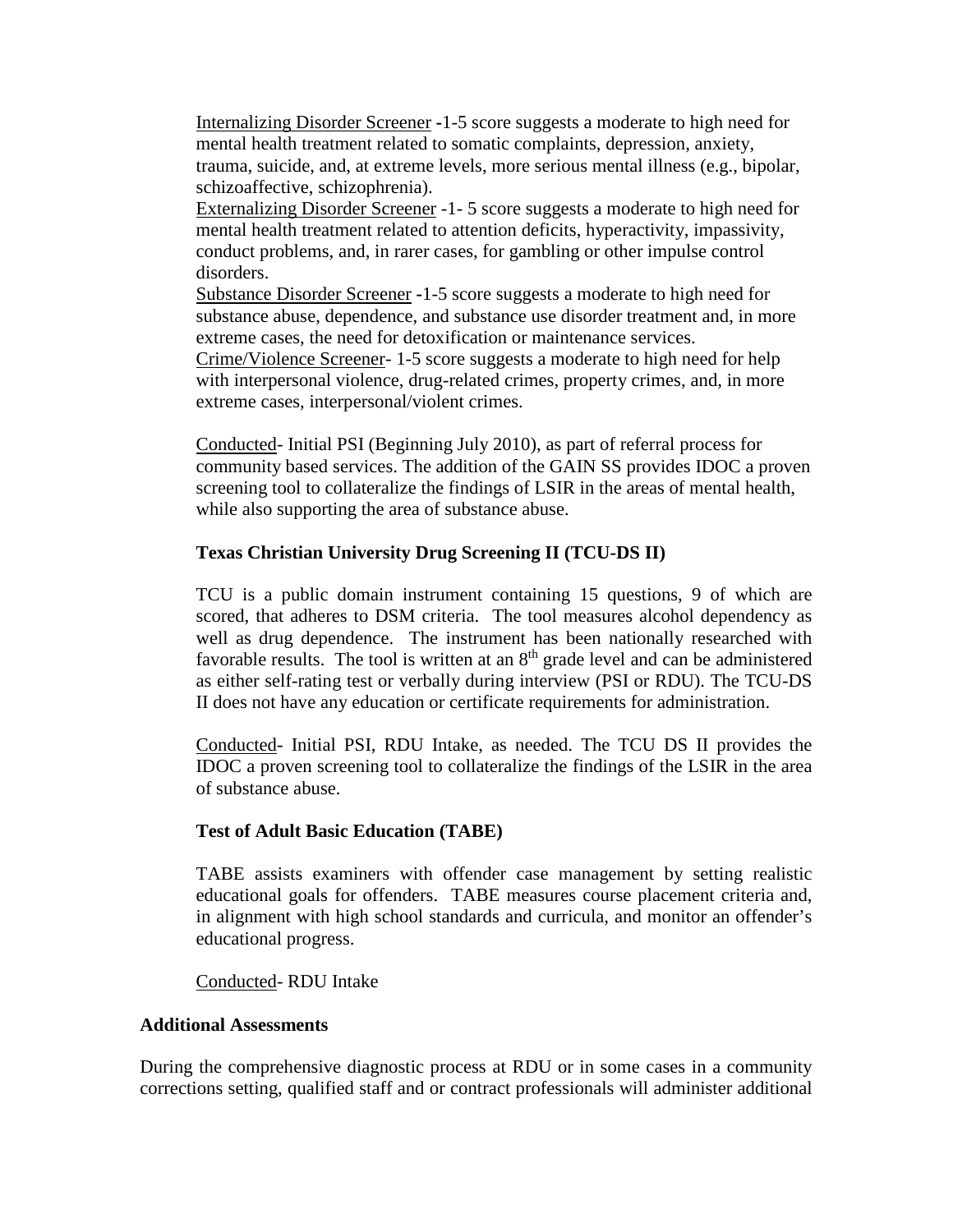screening/and or assessments to detect need in the areas of Mental Health, Substance Abuse, Vocational education, and sex offender risk/need. The standardized tools could include but not limited to the following.

#### **Substance Abuse**

In support of the State of Idaho adoption of a single assessment protocol, the IDOC will use the GAIN family of tools for community based substance abuse assessments.

• GAIN I

## **Mental Health**

Additional instruments may be administered by qualified clinicians on an as needed basis. Prior to administering these instruments, approval must be obtained from the Chief Psychologist:

- Millon Clinical Multiaxial Inventory (MCMI-III) a personality disorder assessment that has been normed specifically for anti-social offenders.
- Personality Assessment Inventory (PAI) general personality test for offenders
- Miller Forensic Assessment of Symptoms (M-FAST) designed to detect malingering (persons who deliberately pretend to have an illness or disability in order to avoid punishment or responsibility)

## Conducted- RDU Intake

## **Vocational Education**

The department employs the use of the Career Scope assessment battery to determine the vocational aptitude and desire to best align the offender's goals for employability training.

#### Conducted- RDU Intake

#### **Sex Offender Risk/Need**

The department employs a battery of tools for the treatment and supervision of sex offenders under the purview of the department. These tools include the Static 99, Stable 2007, and Acute 2007.

#### *Static 99*

The Static 99 is a brief actuarial instrument designed to estimate the probability of sexual and violent recidivism among adult males who already been convicted of a least one sexual offense against a child or nonconsenting adult. It is not recommended for adolescents (less than 18 years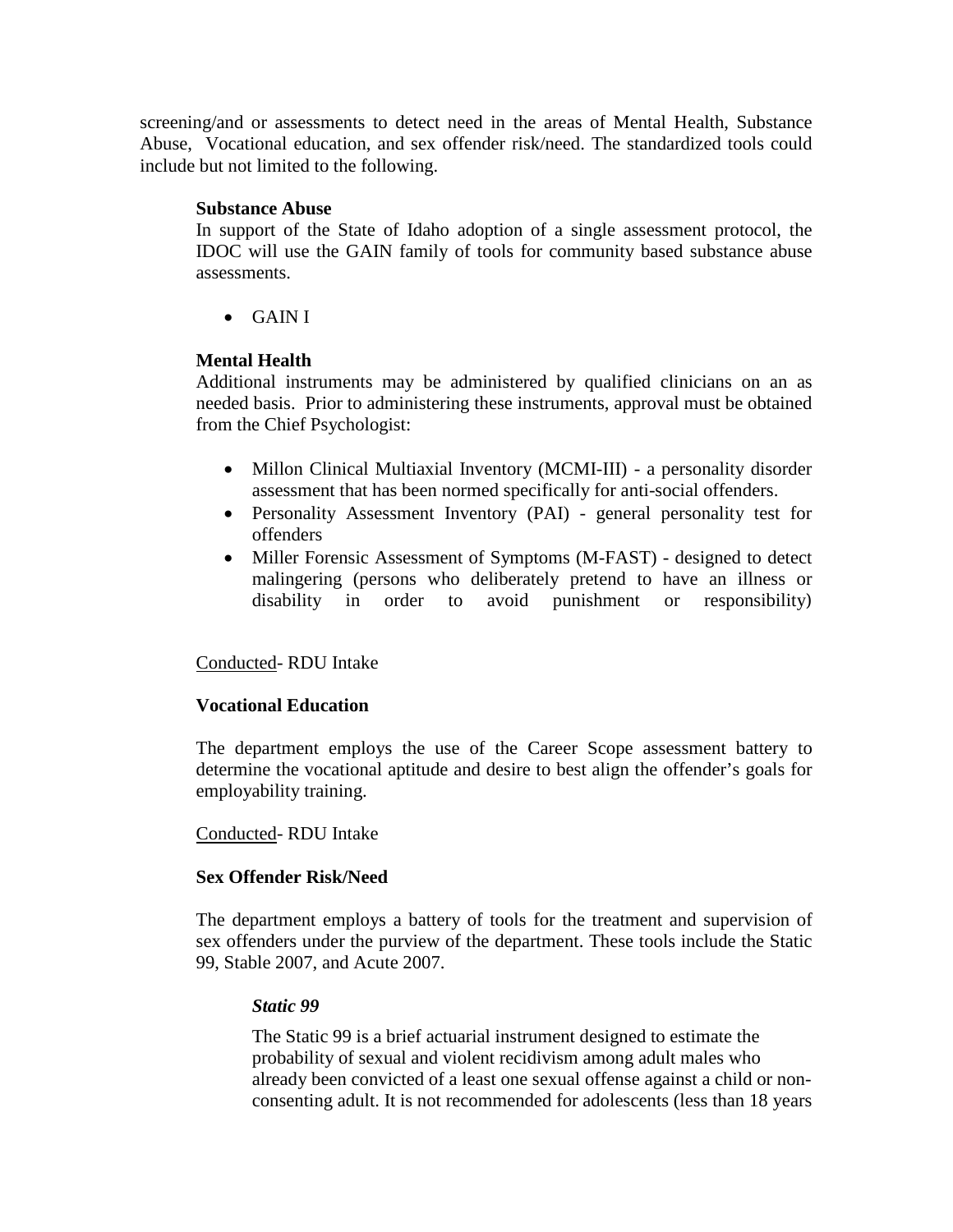at time of release), female offenders or offenders who have only been convicted of prostitution, pimping, public toileting (sex in public locations with consenting adults), or possession of indecent materials.

The scale contains 10 items: Prior sexual offenses, Prior sentencing dates, Any convictions for non-contact sex offenses, Current convictions for non-sexual violence, Prior convictions for non-sexual violence, Unrelated victims, Stranger victims, Male victims, Young, and Single.

Conducted- Probation, RDU Intake, as needed

## *Stable 2007*

A specific sex offender risk assessment instrument that measures factors which are potentially changeable but endure for months or years.

Conducted- Probation

## *Acute 2007*

A specific sex offender risk assessment that measures factors that can change over a period of weeks, days, and hours that may indicate the likelihood for sexual re-offending.

Conducted- Probation

# **Probation**

If probation is ordered by the court, the following would be the general approach to supervision and intervention. The core tools for determination will be the LSIR, aggregate and domain scores, TCU, GAIN SS, and other related screening and assessment tools (GAIN I, Full Mental Health Eval, Static 99, Pyscho-Sexual Eval) to better determine the overall needs/interventions of the individual offender.

Supervision is established at intake and then is reviewed annually for adjustment. Many of the factors that go into determining supervision risk are dynamic and can change both positively as well negatively. Additionally, Probation/Parole Officers can also reassess the LSIR based on significant events that may occur during the period of supervision that could impact supervision level.

## *High Supervision Category*

Offenders with a LSI score of 31 or higher.

The PPO must complete the following minimum standards:

• Two (2) separate supervision contacts monthly that cannot result from the same encounter. (At least one [1] of these contacts will be face-to-face.)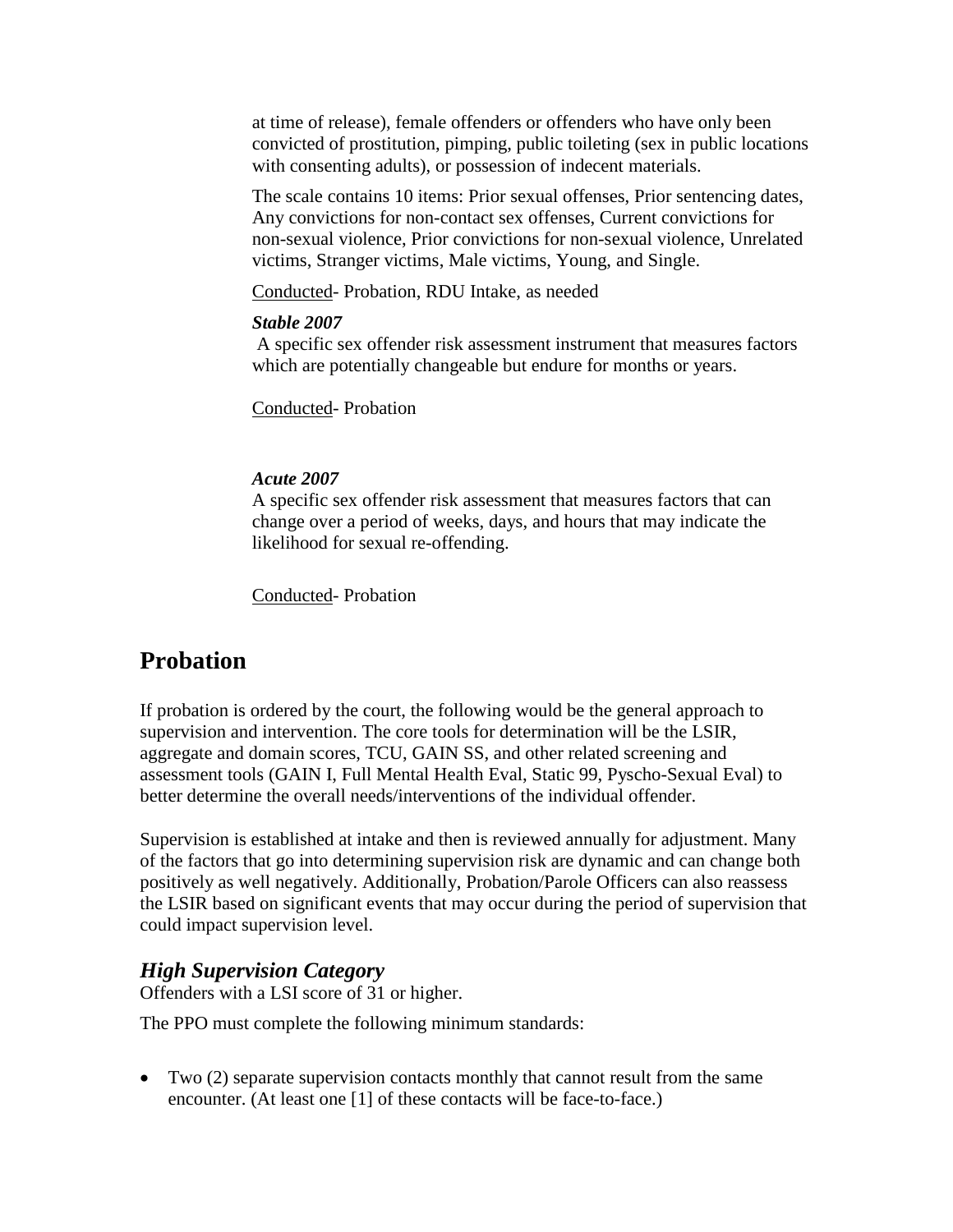- One (1) home visit monthly. (A change in residence requires a home visit within 30 days.)
- One (1) employment verification quarterly, if employed. (A change in employment requires verification within 30 days.)
- One (1) treatment/program attendance verification monthly.
- One (1) urine analysis monthly.

## *Moderate Supervision Category*

Offenders with a LSI score between 16 and 30.

The PPO must complete the following minimum standards:

- One (1) supervision contact monthly.
- One  $(1)$  home visit every three  $(3)$  months. (A change in residence requires a home visit within 30 days.)
- One (1) employment verification quarterly, if employed. (A change in employment requires verification within 30 days.)
- One (1) treatment/program verification monthly.
- One (1) urine analysis every three (3) months.

## *Low Supervision Category*

Offenders with a LSI score between zero (0) and 15.

The PPO must complete the following minimum standards:

- One (1) home visit annually. (A change in residence requires a home visit within 30 days.)
- One (1) employment verification every 6 months, if employed. (A change in employment requires verification within 30 days)
- Review for discharge annually.

## *Front-Loaded Activities*

The PPO must complete the following minimum activities during the first 90 days of supervision, in addition to assessment- based supervision standards:

- Enroll the offender in core programs identified in the case plan goals (see SOP 607.26.01.014, *Offender Program Management*).
- Conduct treatment contacts at least twice per month for the first 90 days.
- Conduct substance abuse testing. Substance testing shall be conducted at a minimum of 1 per week for the first 90 days.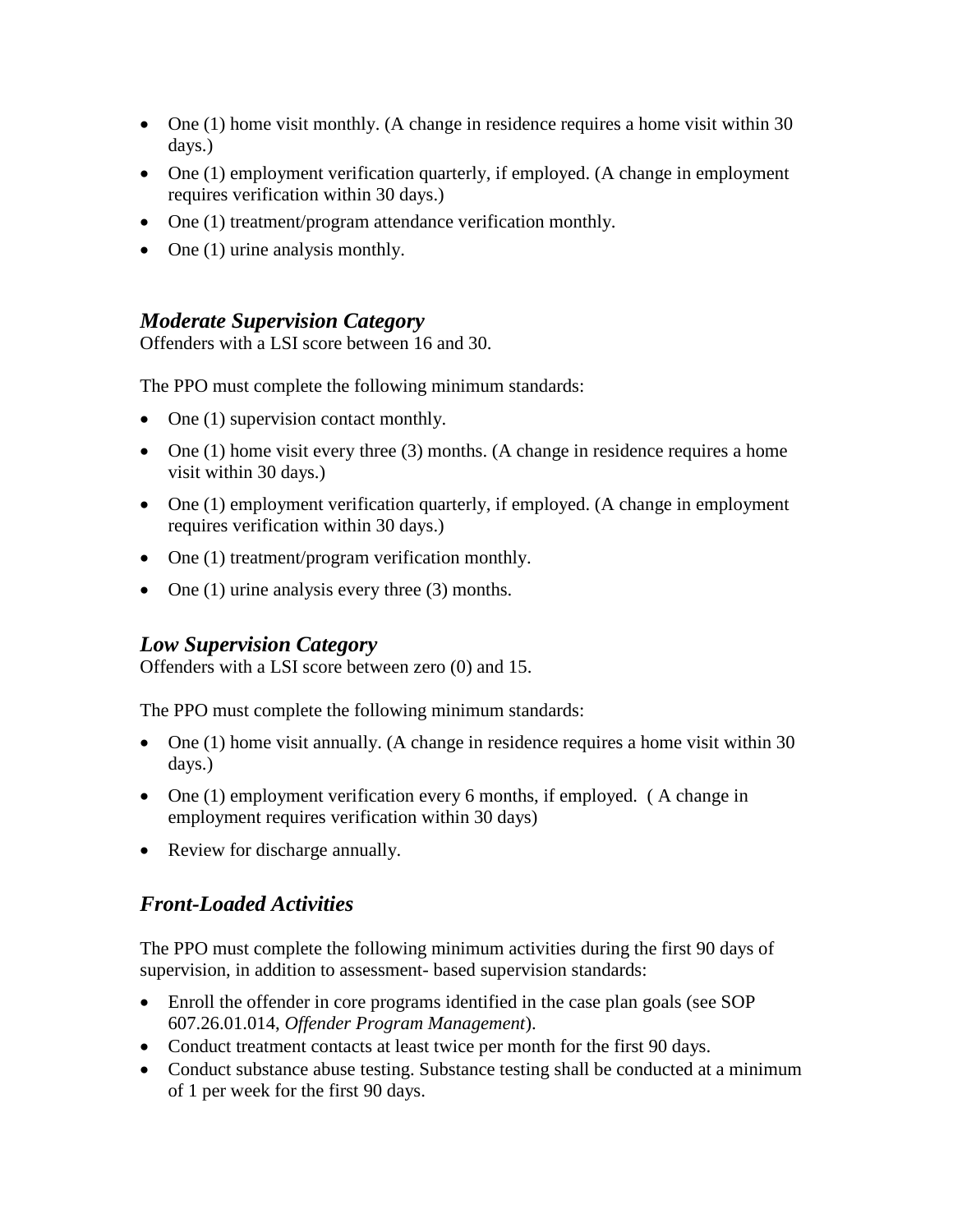- Conduct additional home visits.
- Establish a stable residence (when necessary).
- Conduct employer contacts (as needed).
- Establish a job search schedule if the offender is unemployed.
- Conduct additional contacts with family, roommates and significant others.
- Establish, or modify, a curfew.

| <b>Supervision</b><br>Level | Home<br><b>Visits</b>         | Face-to-<br>Face<br><b>Contacts</b> | <b>Employment</b><br><b>Verifications</b> | <b>Treatment Collateral</b><br><b>Contacts</b> | <b>Supplemental</b><br><b>Report Review</b> | Polygraph                 | <b>ILETS</b><br><b>Check</b> |
|-----------------------------|-------------------------------|-------------------------------------|-------------------------------------------|------------------------------------------------|---------------------------------------------|---------------------------|------------------------------|
|                             | *Quarter<br>1y                | **Quarterly                         | Quarterly                                 | ***Quarterly                                   | Monthly                                     | Annually                  | Annually                     |
| $\mathbf{2}$                | *Every<br>two $(2)$<br>months | **Every<br>two $(2)$<br>months      | Quarterly                                 | ***Quarterly                                   | Monthly                                     | Annually                  | Every 6<br>Months            |
| $\overline{3}$              | *Monthl                       | **Monthly                           | Monthly                                   | ***Monthly                                     | Monthly                                     | Every six $(6)$<br>months | Every 3<br>Months            |

## *Sex Offender Supervision Categories*

**\*** Must be completed within two (2) weeks after change in residence

**\*\***Can be accomplished during the home visit: face-to-face contact and home visit can be accomplished during one contact

**\*\*\***If offender is not in treatment then any collateral contact (family, spouse, landlord, sponsor, etc.)

## *Recommended Program/Treatment Interventions Matrix*

The following matrix will be the general guideline for the appropriate best practice programmatic interventions for community based offender population. Of course, all case planning is tailored to the individual issues emerging from assessed findings. Recognizing many of these issues are dynamic and can increase and decrease during a period of supervision.

| Screen/Assessment                                | Program/Treatment            |  |
|--------------------------------------------------|------------------------------|--|
|                                                  |                              |  |
| LSIR domain criminal history-.04 to 1.0          | Cog-Behavioral to include:   |  |
| LSIR domain crime friends/acquaintances - .04 to | <b>Breaking Barriers</b>     |  |
| 1.0                                              | Thinking for a Change (TFAC) |  |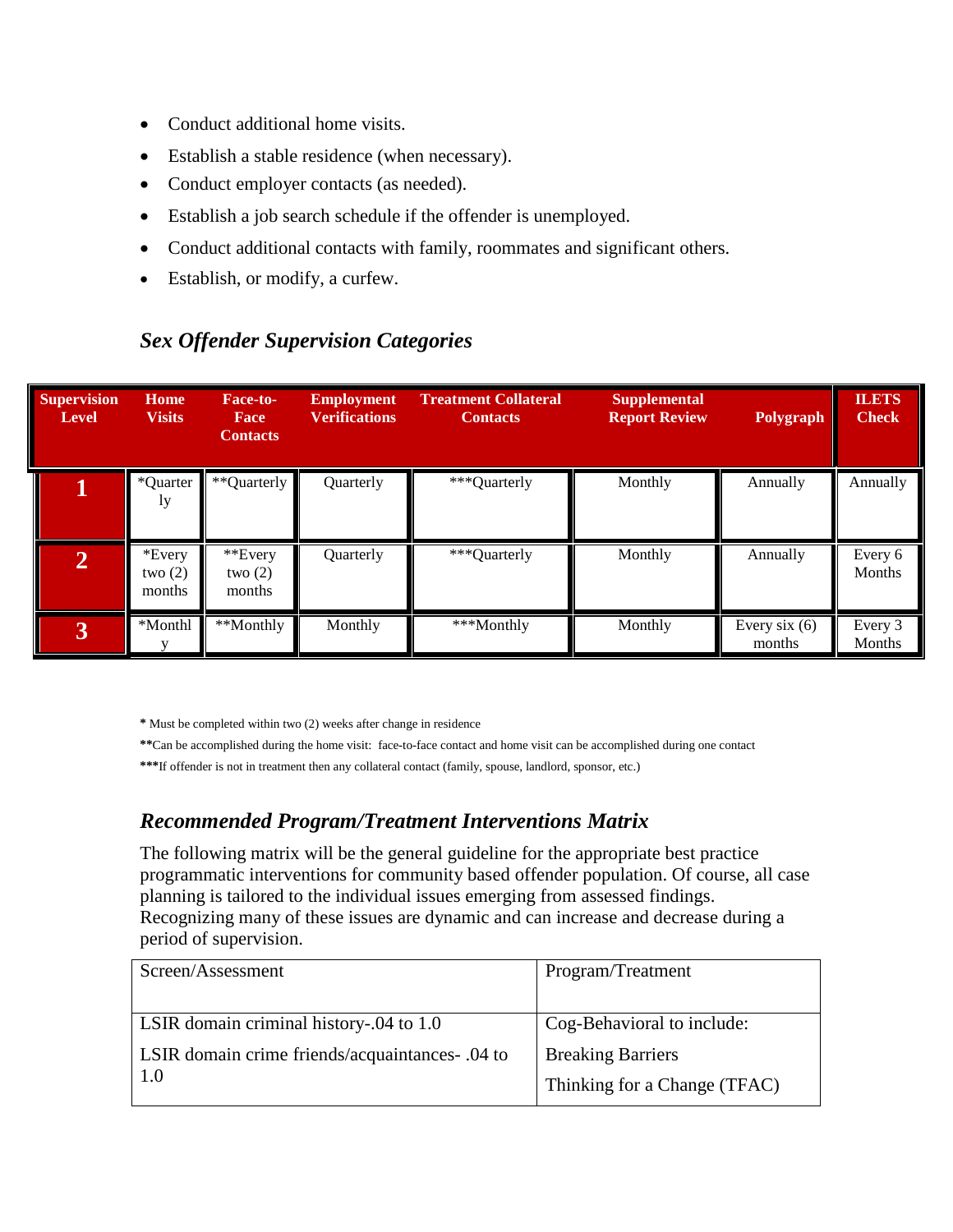| LSIR domain anti-social attitudes-.04 to 1.0   | Cognitive Self Change-Idaho                                                                 |
|------------------------------------------------|---------------------------------------------------------------------------------------------|
| GAIN SS- Crime/Violence Screener- 1 to 5       | Model (CSC-IM)                                                                              |
|                                                | Moral Reconation Therapy (MRT)                                                              |
|                                                | (Start with BB and work to MRT)<br>from low to high risk intervention)                      |
|                                                |                                                                                             |
|                                                |                                                                                             |
| LSIR domain education/employment-.04 to 1.0    | <b>BASIC ED</b>                                                                             |
|                                                | Conduct TABE testing or other<br>educational attainment test                                |
|                                                | Based on findings                                                                           |
|                                                | Literacy                                                                                    |
|                                                | <b>GED</b>                                                                                  |
|                                                | <b>HSD</b>                                                                                  |
|                                                | Vocational Ed                                                                               |
|                                                | Conduct Vocational aptitude and<br>interest-Career Scope or equivalent                      |
|                                                | <b>Work Force Readiness Skills</b>                                                          |
|                                                | <b>Vocational Training</b>                                                                  |
|                                                | Referral to Voc Rehab                                                                       |
|                                                |                                                                                             |
| LSIR domain finances-.04 to 1.0                | <b>Personal Finance Class</b>                                                               |
|                                                | <b>Refer to Consumer Credit</b>                                                             |
|                                                |                                                                                             |
|                                                |                                                                                             |
| LSIR domain family/marital-.04 to 1.0          | Relationship groups                                                                         |
|                                                | Parenting groups                                                                            |
|                                                |                                                                                             |
| LSIR domain accommodations-.04 to 1.0          | <b>Supervision Practice</b>                                                                 |
|                                                |                                                                                             |
| LSIR domain leisure time-.04 to 1.0            | Structured Schedule to include<br>ancillary support services to limit<br>unstructured time. |
|                                                |                                                                                             |
| LSIR Domain drug and/or alcohol use-.04 to 1.0 | Refer to H&W MSC-BPA for                                                                    |
| GAIN SS Substance Disorder Screener -1 to 5    | screen/assessment:                                                                          |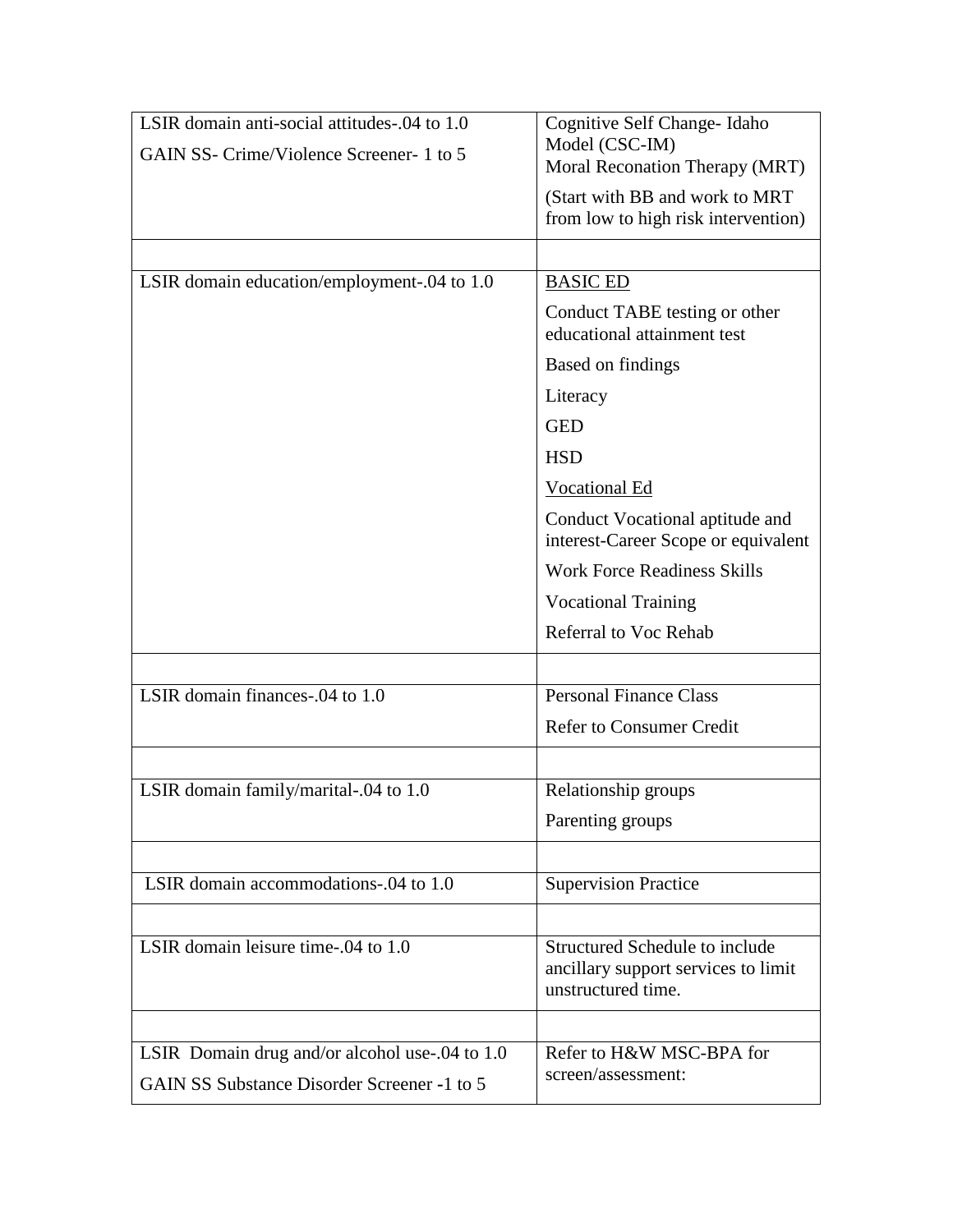| TCU score of 3 to 9                                                                                  | Screen for Drug Court                                               |
|------------------------------------------------------------------------------------------------------|---------------------------------------------------------------------|
|                                                                                                      | Conduct GAIN I for level of<br>service                              |
|                                                                                                      | Based on GAIN I complete                                            |
|                                                                                                      | <b>Outpatient Services</b>                                          |
|                                                                                                      | <b>Intensive Outpatient Services</b>                                |
|                                                                                                      | Wrap around services                                                |
|                                                                                                      | (Female offenders will be provided<br>gender responsive strategies) |
|                                                                                                      |                                                                     |
| LSIR domain emotional/personal-.04 to 1.0<br>GAIN SS Internalizing Disorder Screener -1 to 5         | Refer for full mental health<br>evaluation                          |
| GAIN SS Externalizing Disorder Screener -1 to 5                                                      | <b>Screen for Mental Health Court</b>                               |
|                                                                                                      | Based on MH Eval, enroll and<br>complete;                           |
|                                                                                                      | Med management                                                      |
|                                                                                                      | Counseling (Co-occurring if SA<br>issues are present as well)       |
|                                                                                                      | Wrap around services                                                |
| Sex Offender (Based on Pyscho-Sexual Evaluation<br>and supervision standards based on Static 99, and | Complete ATSA/CSOM supported<br>sex offender program                |
| Stable and Acute 2007)                                                                               | Address all other issues as stated<br>above                         |

## **Retained Jurisdiction (Rider)**

If retained jurisdiction is ordered by the court, the following would be the general approach to rider placement and length of stay. The core tools for determination will be the LSIR, aggregate and domain scores, TCU, and other related screening and assessment tools to determine the overall needs of the individual offender in the areas of health care (Medical and Mental Health), education, employability, and sex offender issues.

*It should be noted the length of stay my vary for each offender, based on time in county jail, offender transport issues, and the actual time the offender takes to progress through each select intervention. All offenders will be sentenced to a Rider up to and not to exceed 365 days.*

*CAPP- Early Intervention Rider (Male Only)*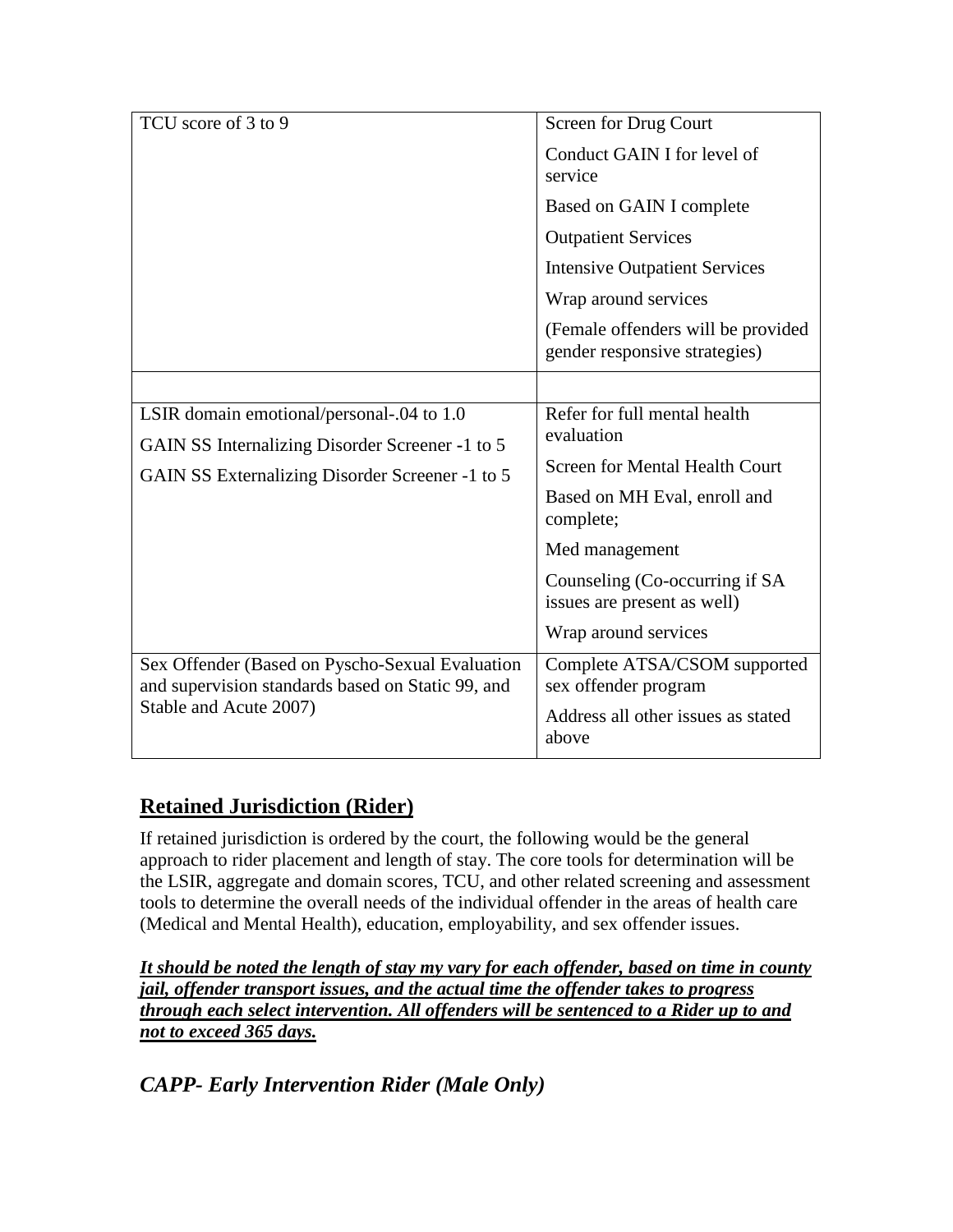The IDOC will be providing an early intervention rider with an average length of stay of 90 days at the CAPP facility. The program will offer a two track programming intervention. The program will target those offenders who primarily have been unable to stabilize their addiction issues in a community based setting.

## **Inclusion Criteria**

- Probation Officer should, if community treatment is appropriate, exhaust all community-based options prior to recommendation for placement of offender in CAPP.
- Moderate to high risk LSIR aggregate scores (range 14 to 40)
- Offender has substance abuse and cognitive issues with a LSI-R score of .4 or higher on the alcohol/drug domain
- Manageable mental health disorders
- Reading level of  $6<sup>th</sup>$  grade or higher (based on TABE locater)
- Manageable health issues in a non-medical facility
- Sex offenders assessed with a current substance abuse issue that is impeding their ability to complete sex offender treatment

## **Exclusion Criteria**

- Acute mental health symptoms requiring enhanced services and management strategies (e.g. Actively suicidal, psychotic, severe depression)
- Sex offenders without a significant assessed substance abuse issue.
- Pending felony charges, active detainers, or felony warrants (IDOC placement) coordinator can make exceptions, in coordination with the courts and Parole Commission).
- Escape history from a secure facility within 5 years.
- Significant education/employability skills deficiencies (e.g. no high school  $diploma/GED$ , low TABE scores  $6<sup>th</sup>$  grade and below, limited or no job history)
- *Bed capacity*

## **Curriculum**

The offender will complete 1 of 2 tracks to include

- MRT Track- MRT, Relapse Prevention, Family (If identified), and Reentry
- Meth Matrix (Meth Specific)-Cog-Behavioral, Relapse Prevention, Family, and Reentry

## **Aftercare**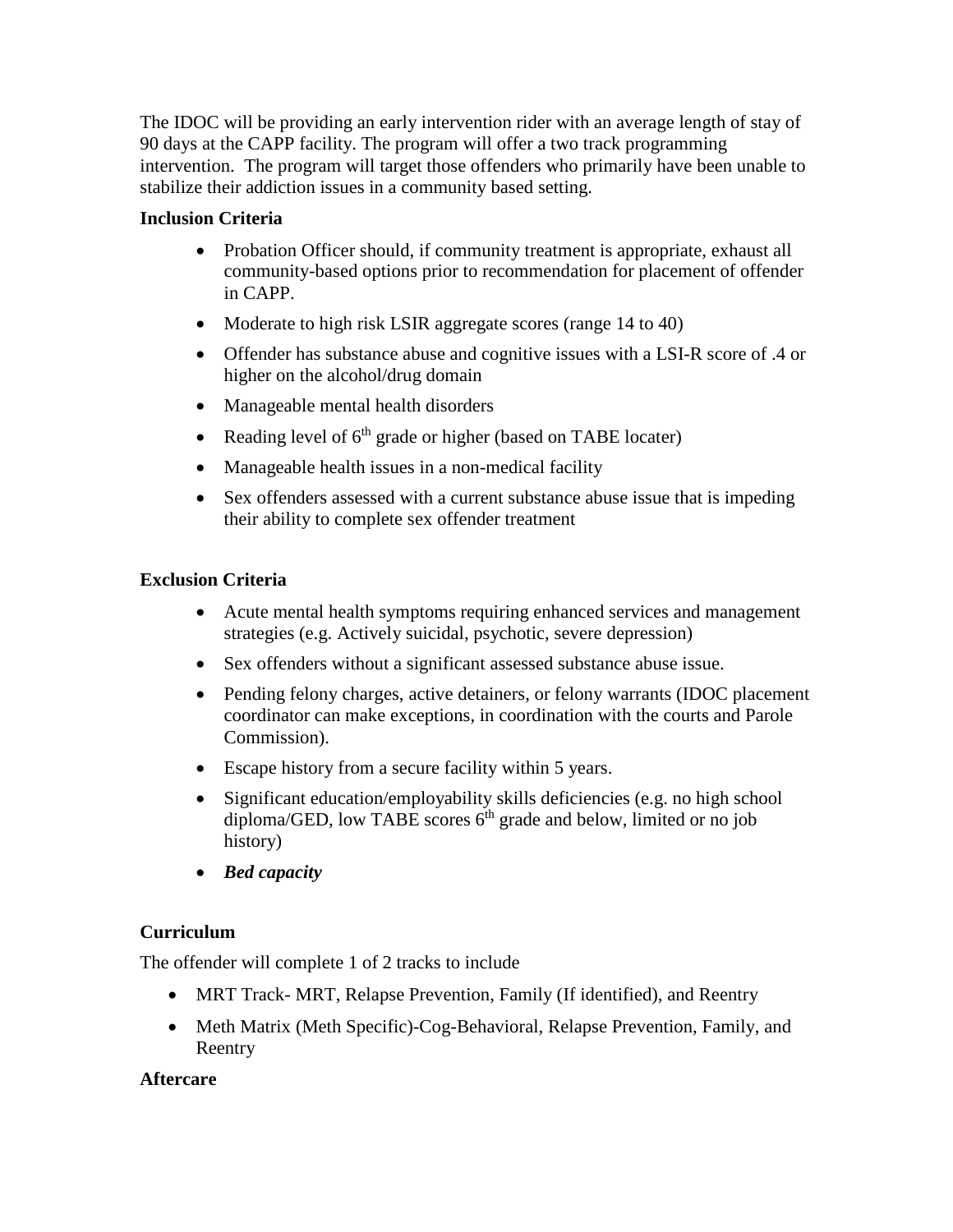- Rider Aftercare Outpatient Services
- Supervision by Risk
- As needed Wraparound services

## *CAPP/NICI/ISCI/SBWCC/PWCC -Traditional Rider*

The IDOC utilizes evidenced based practices in the selected curriculum, staff training, and quality assurance. The traditional rider is delivered at multiple sites. The average length of stay for the traditional rider is 120 days.

- SBWCC- is the location for female rider population
- NICI- is the location for primary male population to include sex offenders
- CAPP- will have a 108 bed traditional rider unit
- ISCI- provides rider curriculum to male offenders to include sex offenders who cannot leave due to significant health care issues (medical and mental health) and or security issues. *Very limited capacity for this facility.*
- PWCC- provides rider curriculum to female offenders who cannot leave due to significant health care issues (medical and mental health) and or security issues.
- Sex Offender Riders will be assessed for amenability for community based treatment and receive some preliminary SO programming. Male-NICI (ISIC if Health Care/Security Issues preclude NICI) Female-PWCC.

## **Inclusion Criteria**

- Offender has substance abuse and cognitive issues with a LSI-R score of .4 or higher on the alcohol/drug domain
- Manageable mental health disorders (If identified, offender will complete at ISCI- Male and PWCC-Female where they will receive symptom management and diagnosis-specific services)
- Reading level of  $6<sup>th</sup>$  grade or higher (based on TABE locater)
- Manageable health issues in a non-medical facility (If identified, offender will complete at ISCI- Male and PWCC-Female)
- Sex offenders will be assessed for amenability for community based treatment and complete some preliminary sex offender treatment at NICI/ISCI
- Requires education and employability skill development (Does not possess HSD/GED, limited or no job skills)

## **Exclusion Criteria**

• Will only be used for facility placement, not a preclusion of services

## **Curriculum**

Male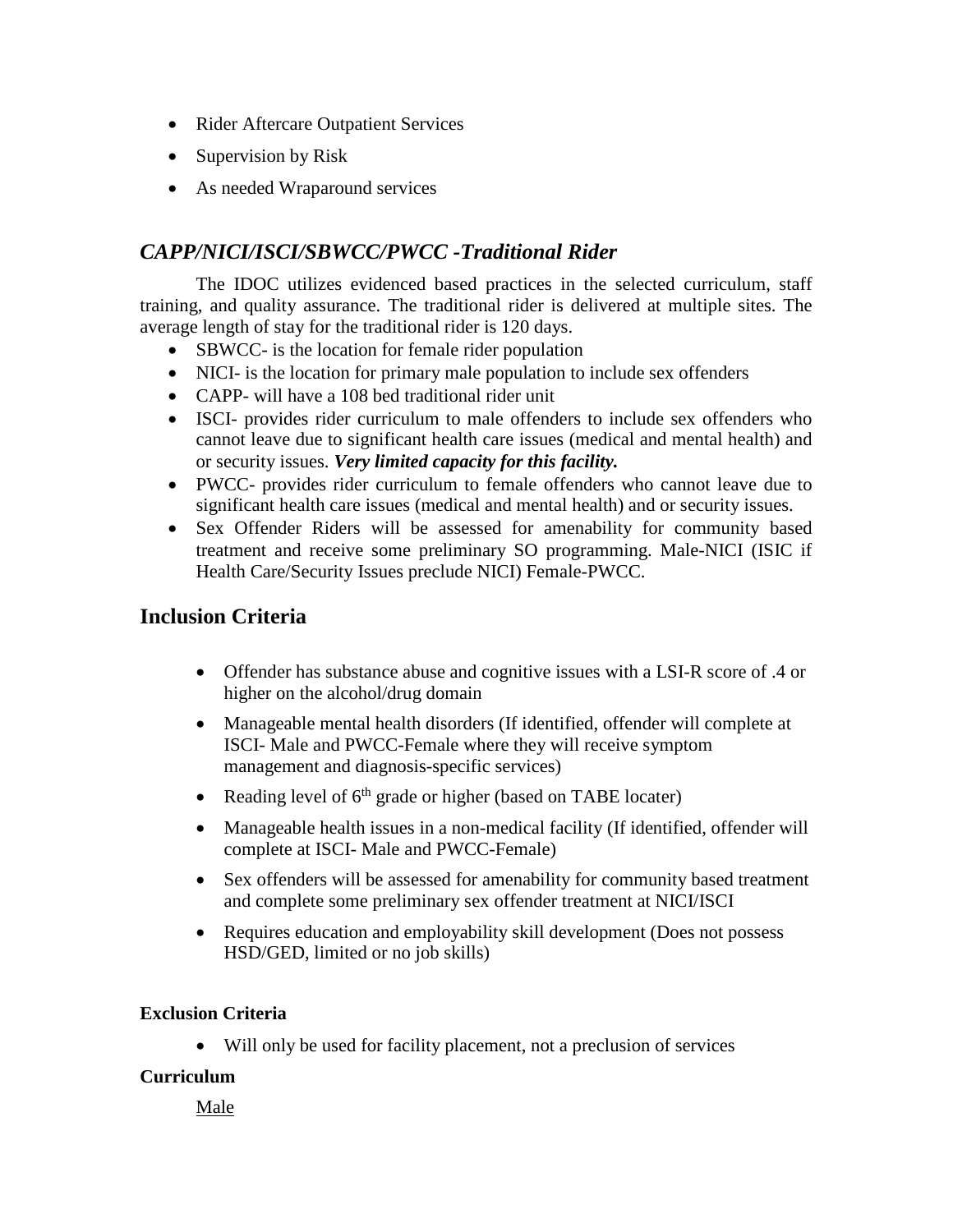The *New Direction* program is organized into six modules with each focusing on specific developmental areas.

- Module One-Intake and Orientation
- Module Two-Criminal and Addictive Thinking
- Module Three-Drug and Alcohol Education
- Module Four-Socialization
- Module Five-Relapse Prevention
- Module Six- Release and Reintegration Preparation

## Female

## *Core Services*

- Thinking For A Change (TFAC)
- Anger Management (AM)
- Drug & Alcohol Education (DA)
- Learning About Yourself (HIV)
- Pre-Release Program

## *Special Needs Programming Options (SA)*

- Helping Women Recover
- Relapse Prevention

## *Mental Health Programming Options (Clinical referral necessary based on LOC)*

- Seeking Safety
- Mental Health Groups
- Grief and Loss [LSI domains  $E/P$ ,  $A/D$ ]
- Stress Management

## *Domestic Violence Programming Options*

• Building Healthy Relationships

## *Family Reunification Programming Options*

• Brain Building Basics

## **Aftercare**

- o Rider Aftercare Outpatient Services
- o Supervision by Risk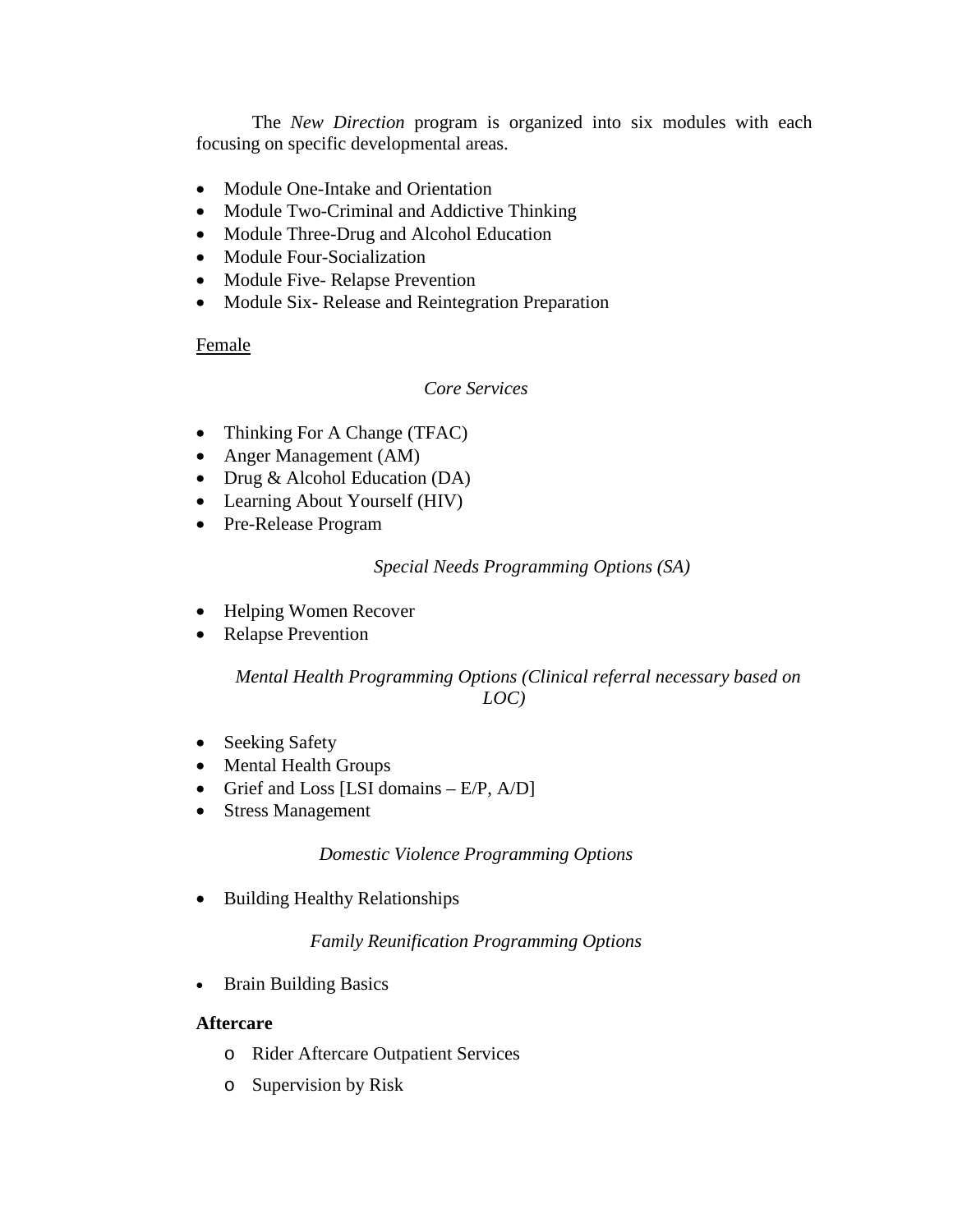o As needed Wraparound services

#### **Sex Offender Core**

At NICI/ISCI, the offender will receive preliminary aspects of a sex offender continuum of care with the balance completed in a community setting coupled with stringent supervision standards. For those offenders with a domain score of .4 or above for substance abuse will receive New Directions Drug and Alcohol Education and Relapse Prevention modules. These two modules should be accomplished as an integrated piece of the relapse plan development for sex offending behavior.

#### **SO Aftercare**

- Community based sex offender program
- Polygraphs
- Sex offender supervision
- Wrap around services as needed

## *TC Rider (NICI/SBWCC) - TC Rider Male/Female*

The IDOC will provide a TC rider program that will have an average length of stay of 270 days. Therapeutic Community (TC) simulates society with specific values, principles, rules, and structure specifically designed to teach pro-social attitudes and behavior. Participants (who are referred to as "Family") are required to hold each other to the standard of the program through a series of accountability tools such as verbal cues (Pull-up's), written slips (Booking slips) and public confrontation (Encounter). All aspects of the TC are engineered to change attitudes and thinking that lead to incarceration. To keep the integrity of this process, participants are segregated fully from the other inmates on the compound. The program has three (3) phases, each requiring greater attitude, skill, and knowledge levels.

#### **Inclusion Criteria**

The IDOC will use the LSIR's core criminogenic domain areas of criminal history, Substance Abuse, Attitudes and Orientation, and Companions, these domains have the greatest determination of risk and need. Visualizing the TC Rider as the most intensive intervention, the score thresholds were set as follows:

- 6 or greater for Criminal History
- 6 or greater for Substance Abuse
- 3 or greater for Attitudes and Orientation
- 2 or greater for Companions

#### **Exclusion Criteria**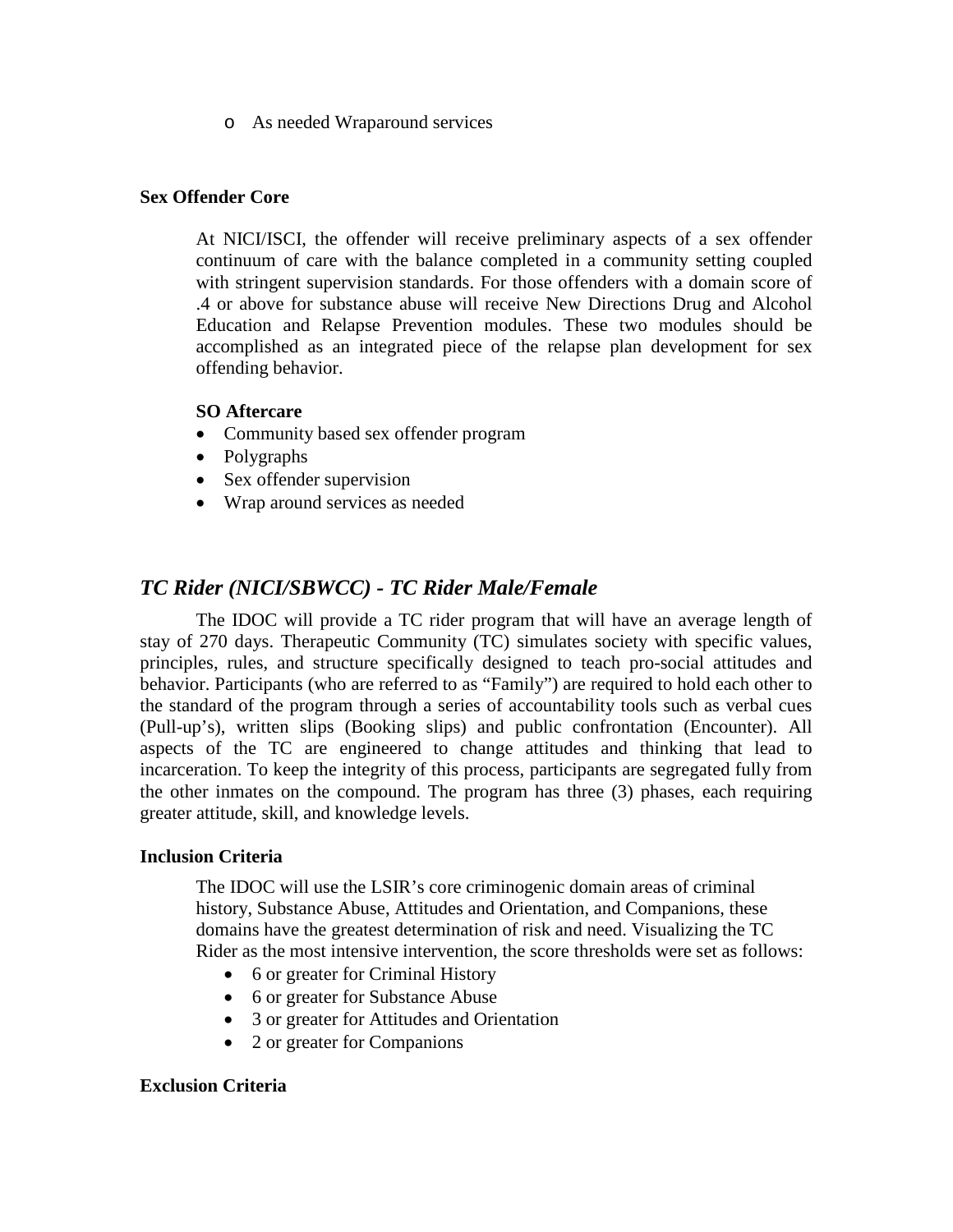- Sex offender
- Unstable or active psychosis mental health issues
- Significant learning disabilities (e.g. a TABE score below  $6<sup>th</sup>$  grade)
- *Bed capacity*

#### **Curriculum**

- Morning Meeting
- Evening Meeting
- Process Groups
- Encounter Groups
- Seminars
- Core Program Curriculum
	- o Anger Management
	- o Cognitive Self-Change
	- o Relapse Prevention Group
	- o Support Groups

#### **Aftercare**

- TC Aftercare Group
- CSC II Process Group
- Supervision appropriate to Risk
- Wraparound services as required

## **Termed (Relinquished Court Jurisdiction)**

If the court ordered a term sentence and relinquishes jurisdiction, the offender will move to RDU and undergo extensive assessment and will be place into the appropriate Pathway based on assessed needs. The Parole Commission reserves the right to make any adjustments to Pathway expectations as they see fit.

## **Inclusion Criteria**

• RDU Intake will be completed to identify primary and individual Pathways for Success.

## **Programming Pathways for Success**

The Pathways for Success for termed offenders are made up of thirteen (13) primary pathways and three (3) individual pathways. All pathways are gender responsive and include an extensive pre-release package. The primary pathways include: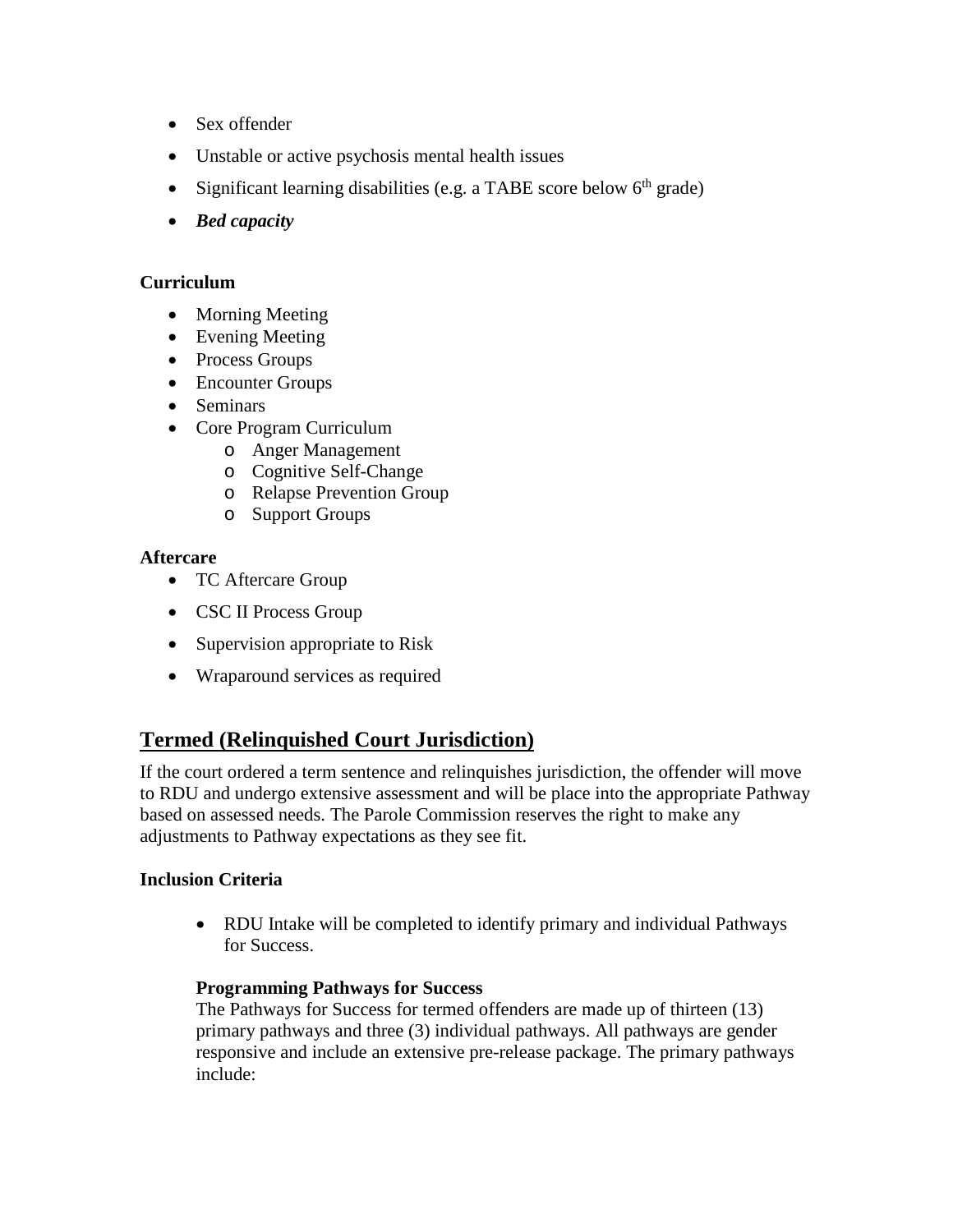- Low Risk Criminogenic
- Low Risk Substance Abuse
- Criminogenic
- Intensive Substance Abuse
- Therapeutic Community
- High Risk Criminogenic
- High Risk Intensive Substance Abuse
- Sex Offender Low Risk Criminogenic
- Sex Offender Low Risk Intensive Substance Abuse
- Sex Offender Moderate Risk Criminogenic
- Sex Offender Moderate Risk Intensive Substance Abuse
- Sex Offender High Risk Criminogenic
- Sex Offender High Risk Substance Abuse

The Individual Needs pathways include the following core areas:

- Health Care-Medical/Mental Health
- Education/Vocational
- Family Reunification

## **(Criteria for Pathways are included in attachment)**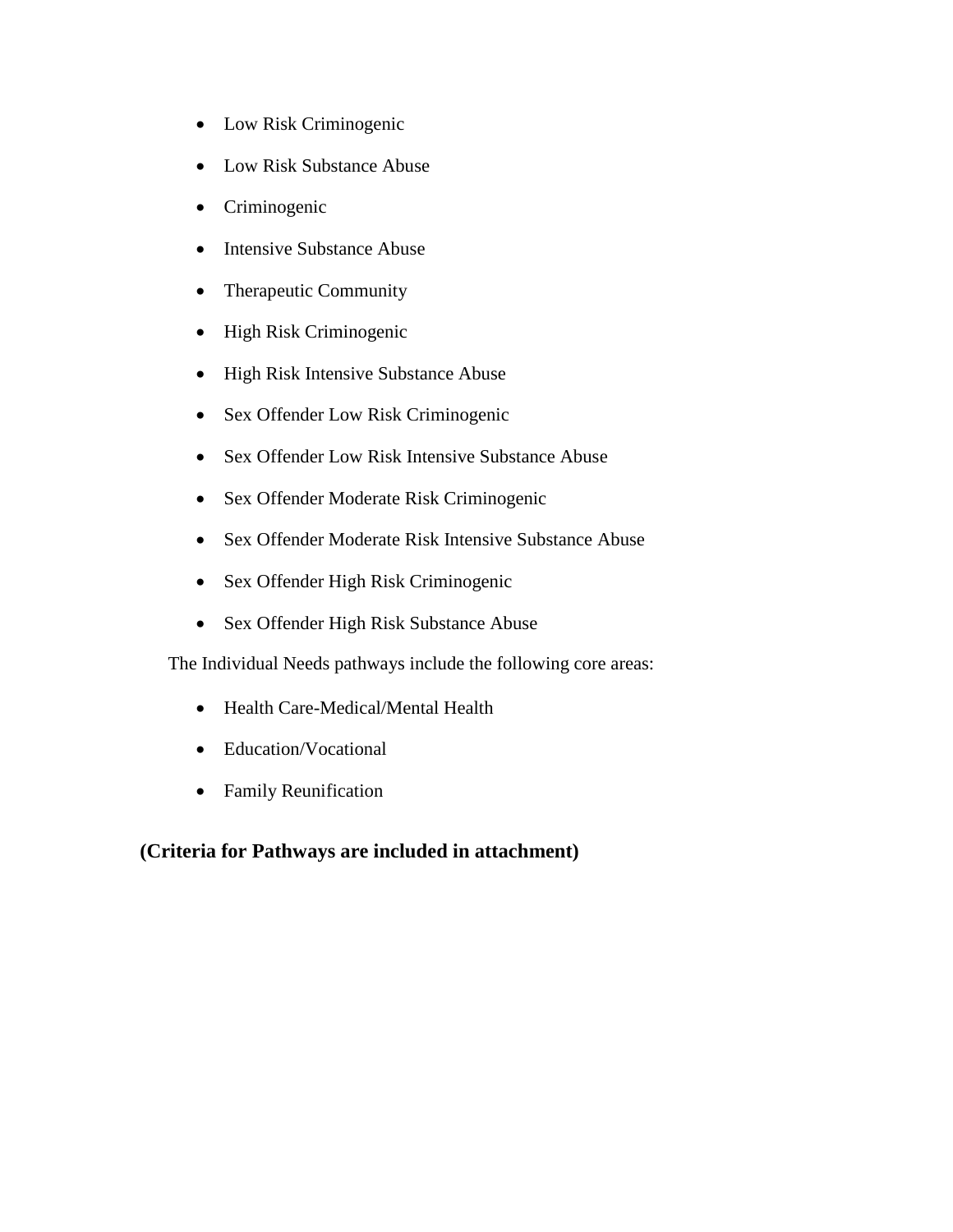# **IDOC PSI Investigator Process Steps for Probation, Rider and Term Populations**

*Table 1.0*

| <b>Functional Roles and</b> | <b>Steps</b>   | <b>Tasks</b>                                                               |
|-----------------------------|----------------|----------------------------------------------------------------------------|
| <b>Responsibilities</b>     |                | CIS steps are in bold                                                      |
| Presentence Investigator    | 1              | PSI receives order to complete presentence investigation                   |
| Presentence Investigator    | $\overline{2}$ | As part of the presentence order, the PSI will complete LSIR, TCU, and     |
|                             |                | GAIN SS.                                                                   |
|                             |                | Based on the outcome of screening and assessment protocol, overall         |
| Presentence Investigator    | 3              | findings of PSI report, the PSI will recommend probation, rider, and or    |
|                             |                | term status with justification set forth in recommendation section of PSI  |
|                             |                | report.                                                                    |
|                             |                | <b>Probation Recommendation</b>                                            |
|                             |                | For probation supervision recommendations, the PSI investigator will       |
|                             |                | utilize the primary findings of the LSIR aggregate which will report the   |
| Presentence Investigator    | 4a             | anticipated level of supervision based on the guidelines set forth in this |
|                             |                | process matrix. For sex offenders, PSI Investigator will recommend the     |
|                             |                | sex offender supervision guidelines. The information will be included in   |
|                             |                | the recommendation section of the PSI report for court's consideration.    |
|                             |                | For probation programming recommendations, the PSI Investigator will       |
|                             |                | utilize the findings of the entire IDOC screen/assessment protocol and     |
| Presentence Investigator    | 5a             | matrix to identify programming assessment, treatment and programming       |
|                             |                | needs of each individual offender. The information will be included in the |
|                             |                | recommendation section of the PSI report for court's consideration.        |
|                             |                | <b>Rider Recommendation</b>                                                |
|                             |                | For rider recommendation, the PSI Investigator, utilizing the rider        |
|                             |                | inclusion and exclusion criteria, will recommend a preliminary rider       |
| Presentence Investigator    | 4b             | option to include CAPP90 (Males Only), Rider 180, and or TC Rider. The     |
|                             |                | final determination will occur at RDU. The recommendation will be          |
|                             |                | included in recommendations section of the PSI report.                     |
|                             |                | <b>Term Recommendation</b>                                                 |
|                             |                | For term recommendation, RDU will make the final determination of          |
| Presentence Investigator    | 4c             | Pathways for Success based on assessed findings in accordance with         |
|                             |                | presented inclusion and exclusion criteria.                                |

# **Discretionary Placement of Probation Offenders:**

| Table 1.1                        |              |                                                                             |  |
|----------------------------------|--------------|-----------------------------------------------------------------------------|--|
| <b>Functional Roles and</b>      | <b>Steps</b> | <b>Tasks</b>                                                                |  |
| <b>Responsibilities</b>          |              | CIS steps are in bold                                                       |  |
|                                  |              | <b>Selection and Placement Process</b>                                      |  |
|                                  |              | Probation Officer identifies an offender who is failing on probation and if |  |
| <b>Probation Officer</b>         |              | community-based treatment was appropriate, has exhausted all                |  |
|                                  |              | community-based options prior to recommendation for placement of            |  |
|                                  |              | offender in CAPP. Update LSI-R.                                             |  |
|                                  |              | Coordinate with Section Supervisor for approval to continue to pursue       |  |
| <b>Probation Officer</b>         | 2            | CAPP placement process. Section supervisor will review court order to       |  |
|                                  |              | ensure placement in CAPP is authorized.                                     |  |
|                                  |              | Submit to CAPP Placement Coordinator - CAPP Placement Referral Form         |  |
| <b>Probation Officer/Section</b> | 3            | (Attachment 1), copy of GAIN-SS (if updated within the last six months)     |  |
| Supervisor                       |              | (LSIR and TCU are maintained in CIS), and court order with conditions of    |  |
|                                  |              | probation for discretionary placement in CAPP facility.                     |  |
| <b>CAPP Placement</b>            | 4            | Review referral form, and if approved, notify probation officer of          |  |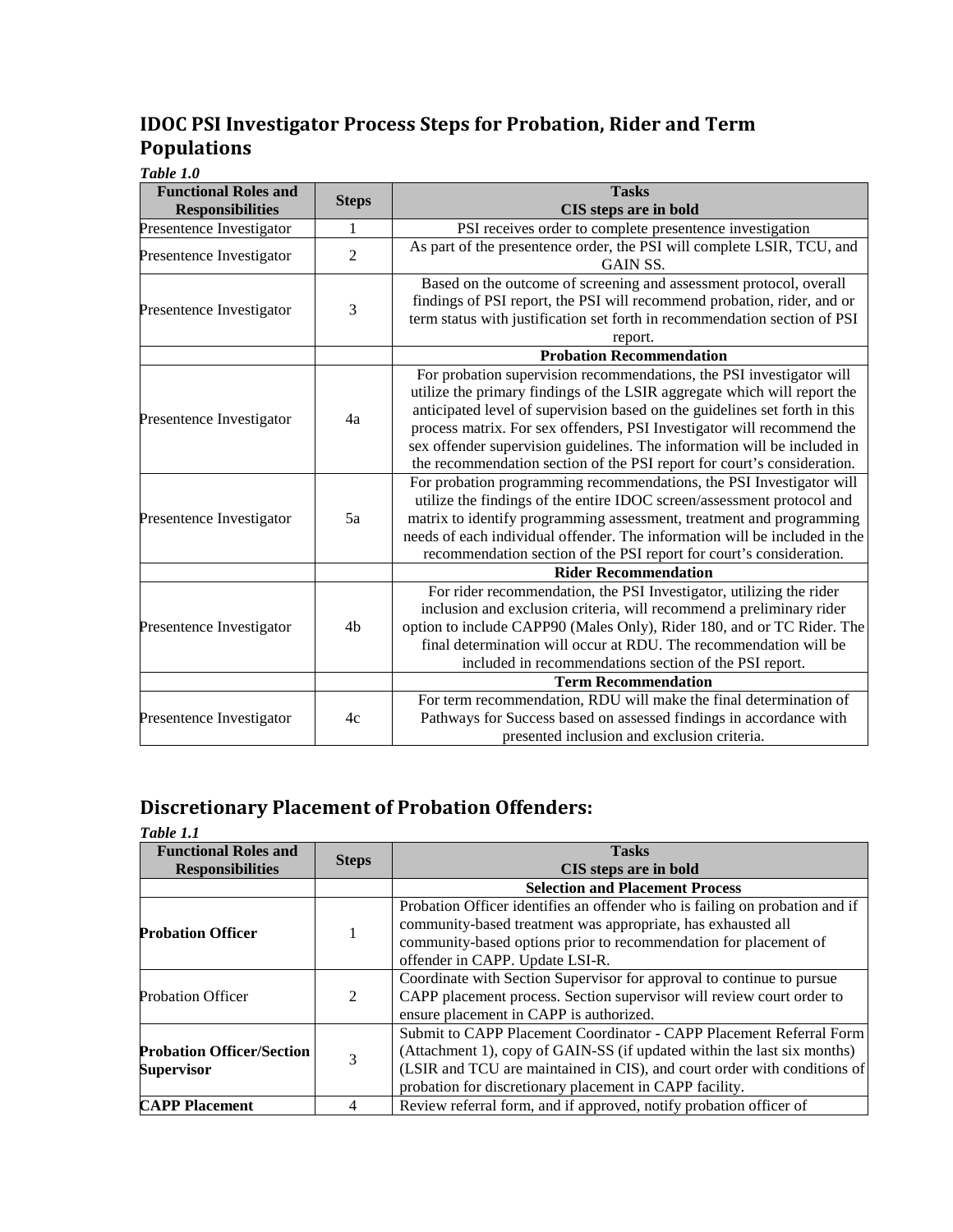| Coordinator                        |    | approximate time frame for placement of offender in program.                |
|------------------------------------|----|-----------------------------------------------------------------------------|
| <b>Probation Officer/Section</b>   |    | Notify the court and/or submit request for approval to the court for        |
| <b>Supervisor</b>                  | 5  | discretionary placement in CAPP, if necessary.                              |
| Court                              | 6  | If required, court approves placement of offender in CAPP.                  |
| <b>Probation Officer/Section</b>   |    | Submit a copy of court's approval for placement of the offender into        |
| <b>Supervisor</b>                  | 7  | CAPP to the CAPP Placement Coordinator, if necessary.                       |
| <b>CAPP Placement</b>              |    | Coordinate with Offender Placement Group to have offender moved to          |
| Coordinator                        | 8  | RDU.                                                                        |
| <b>RDU</b>                         | 9  | Conduct RDU processes to prepare offender for placement in CAPP.            |
| <b>RDU</b>                         | 10 | Notify CAPP Placement Coordinator of projected date when offender will      |
|                                    |    | be ready for transport to CAPP.                                             |
| <b>CAPP Placement</b>              | 11 | Coordinate with Offender Placement Group to have offender moved to          |
| Coordinator                        |    | CAPP.                                                                       |
| <b>Offender Placement</b><br>Group | 12 | Coordinate transportation of offender to CAPP.                              |
|                                    |    | <b>CAPP Participation</b>                                                   |
| <b>CAPP Orientation</b>            | 13 | Complete Orientation, Assessments, Update Case Plan and open OMP            |
|                                    |    | goal for CAPP, and make Track determinations - CBT or Meth Matrix.          |
| <b>CAPP Program</b>                | 14 | Manage offender activities and programming per CAPP Contract.               |
| <b>CAPP Case Manager</b>           | 15 | Submit housing verification to assigned Probation Officer a minimum of      |
|                                    |    | 45 days prior to program completion.                                        |
|                                    |    | <b>CAPP Successful Completions</b>                                          |
| <b>CAPP Reentry Planning</b>       | 16 | Thirty days prior to anticipated program completion, CAPP case managers     |
|                                    |    | will begin reentry planning and notification efforts per the CAPP Contract, |
|                                    |    | including a case conference with probation officer to approve probation     |
|                                    |    | plan, also including transportation upon release from facility.             |
| <b>CAPP Reentry Planning</b>       | 17 | Twenty-one days prior to anticipated program completion, prepare and/or     |
|                                    |    | provide notification and reporting documentation                            |
|                                    |    | Notification to CAPP Placement Coordinator                                  |
|                                    |    | Progress Report to Probation Officer and Court                              |
|                                    |    | Notification to Probation Officer of pending completion date                |
| <b>CAPP Placement</b>              | 18 | Coordinate with appropriate entities, if necessary for the release of the   |
| Coordinator                        |    | offender from the facility.                                                 |
| <b>Community Corrections</b>       | 19 | Coordinate supervision and provide aftercare.                               |
| <b>Division</b>                    |    |                                                                             |
|                                    |    | <b>CAPP Failures to Complete or Removals</b>                                |
| <b>CAPP Case Manager</b>           | 20 | Notify CAPP Placement Coordinator of offender failure to complete or        |
|                                    |    | need for removal.                                                           |
| <b>CAPP Placement</b>              | 21 | Review request for offender removal.                                        |
| Coordinator                        |    |                                                                             |
| <b>CAPP Case Manager</b>           | 22 | If removal is approved by CAPP Placement Coordinator, complete              |
|                                    |    | Progress Report for the Probation Officer and Court on offenders who        |
|                                    |    | have failed or will be unable to complete the program.                      |
| <b>CAPP Placement</b>              | 23 | Coordinate with Offender Placement Group to have offender moved to          |
| Coordinator                        |    | appropriate county jail on discretionary jail placement order.              |
| <b>Probation Officer</b>           | 24 | To determine appropriate action.                                            |

# **Probation Offenders to Retained Jurisdiction Offenders:**

*Table 1.2*

| <b>Functional Roles and</b><br><b>Responsibilities</b> | <b>Steps</b> | <b>Tasks</b><br><b>CIS</b> steps are in bold                                |
|--------------------------------------------------------|--------------|-----------------------------------------------------------------------------|
|                                                        |              | <b>Selection and Placement Process</b>                                      |
| <b>Probation Officer</b>                               |              | Probation Officer identifies an offender who is failing on probation and if |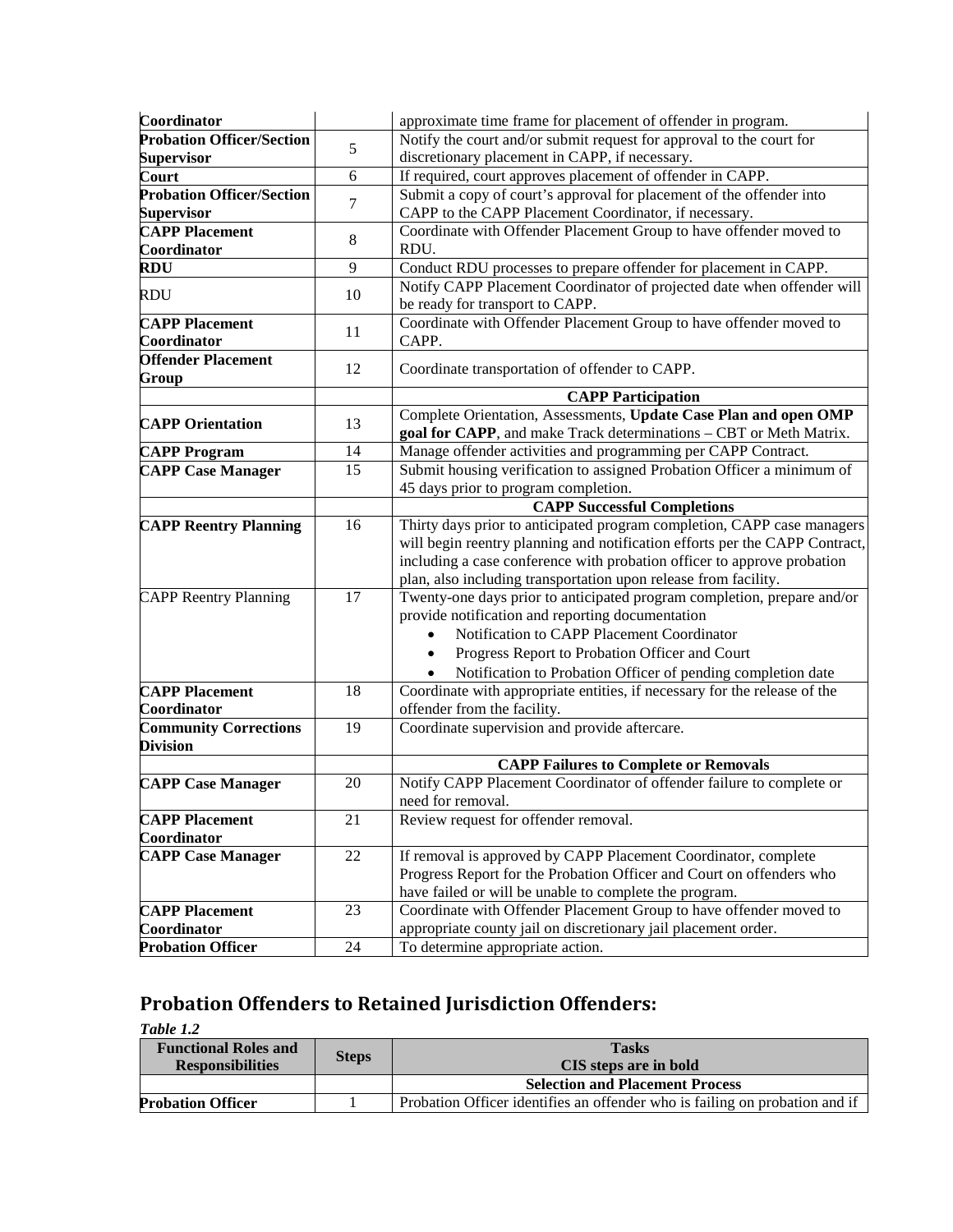|                                                       |                 | community-based treatment was appropriate, has exhausted all<br>community-based options prior to recommendation for placement of<br>offender in the retained jurisdiction program. Update LSI-R.                                           |
|-------------------------------------------------------|-----------------|--------------------------------------------------------------------------------------------------------------------------------------------------------------------------------------------------------------------------------------------|
| <b>Probation Officer</b>                              | $\overline{2}$  | Coordinate with Section Supervisor for approval to continue to pursue<br>Retained Jurisdiction.                                                                                                                                            |
| <b>Probation Officer/Section</b><br><b>Supervisor</b> | 3               | Submit Report of Violation to the court.                                                                                                                                                                                                   |
| Court                                                 | $\overline{4}$  | Conduct Probation Violation Hearing and, if appropriate, place offender<br>on Retained Jurisdiction.                                                                                                                                       |
| Court                                                 | 5               | Send Judgment of Conviction to IDOC.                                                                                                                                                                                                       |
| <b>Offender Placement</b><br>Group                    | 6               | Coordinate movement of offender from county to RDU.                                                                                                                                                                                        |
| RDU                                                   | 7               | Conduct RDU processes to determine if offender meets criteria for<br>placement in CAPP.                                                                                                                                                    |
| RDU                                                   | $\,8\,$         | Submit CAPP Placement Referral form (attachment 1) to CAPP Placement<br>Coordinator with the recommendation of a Retained Jurisdiction-CAPP<br>placement.                                                                                  |
| <b>CAPP Placement</b><br>Coordinator                  | 9               | Review referral form and notify RDU of decision.                                                                                                                                                                                           |
| RDU                                                   | 10              | If not approved, pursue alternative placement for retained jurisdiction<br>offender.                                                                                                                                                       |
| <b>CAPP Placement</b><br>Coordinator                  | 11              | Coordinate with Offender Placement Group to have offender moved to<br>CAPP.                                                                                                                                                                |
| <b>Offender Placement</b><br>Group                    | 12              | Coordinate transportation of offender to CAPP.                                                                                                                                                                                             |
|                                                       |                 | <b>CAPP Participation</b>                                                                                                                                                                                                                  |
| <b>CAPP Orientation</b>                               | 13              | Complete Orientation, Assessments, Update Case Plan and open OMP<br>goal for CAPP, and make Track determinations - CBT or Meth Matrix.                                                                                                     |
| <b>CAPP Program</b>                                   | 14              | Manage offender activities and programming per CAPP Contract.                                                                                                                                                                              |
| <b>CAPP Case Manager</b>                              | $\overline{15}$ | Submit housing verification to assigned Probation Officer a minimum of<br>45 days prior to program completion.                                                                                                                             |
|                                                       |                 | <b>CAPP Successful Completions</b>                                                                                                                                                                                                         |
| <b>CAPP Reentry Planning</b>                          | 16              | Thirty days prior to anticipated program completion, CAPP case managers<br>will begin reentry planning and notification efforts per the CAPP Contract,<br>including a case conference with probation officer to approve probation<br>plan. |
| <b>CAPP Reentry Planning</b>                          | 17              | Twenty-one days prior to anticipated program completion, prepare and/or<br>provide notification and reporting documentation<br>Notification to CAPP Placement Coordinator; and<br>APSI to the court                                        |
|                                                       |                 | Notify Probation Officer of estimated completion date                                                                                                                                                                                      |
| <b>CAPP Placement</b><br>Coordinator                  | 18              | Coordinate with Offender Placement Group for transportation to the<br>county.                                                                                                                                                              |
| Court                                                 | 19              | Conduct Retained Jurisdiction Review.                                                                                                                                                                                                      |
| <b>Community Corrections</b>                          | 20              | Coordinate supervision and provide aftercare.                                                                                                                                                                                              |
| <b>Division</b>                                       |                 |                                                                                                                                                                                                                                            |
| <b>CAPP Case Manager</b>                              | 21              | <b>CAPP Failures to Complete or Removals</b><br>Notify CAPP Placement Coordinator of offender failure to complete or                                                                                                                       |
|                                                       |                 | need for removal.                                                                                                                                                                                                                          |
| <b>CAPP Placement</b><br>Coordinator                  | 22              | Review request for offender removal.                                                                                                                                                                                                       |
| <b>CAPP Case Manager</b>                              | 23              | If removal is approved by CAPP Placement Coordinator, complete APSI                                                                                                                                                                        |
|                                                       |                 | for the court on offenders who have failed or will be unable to complete<br>the program.                                                                                                                                                   |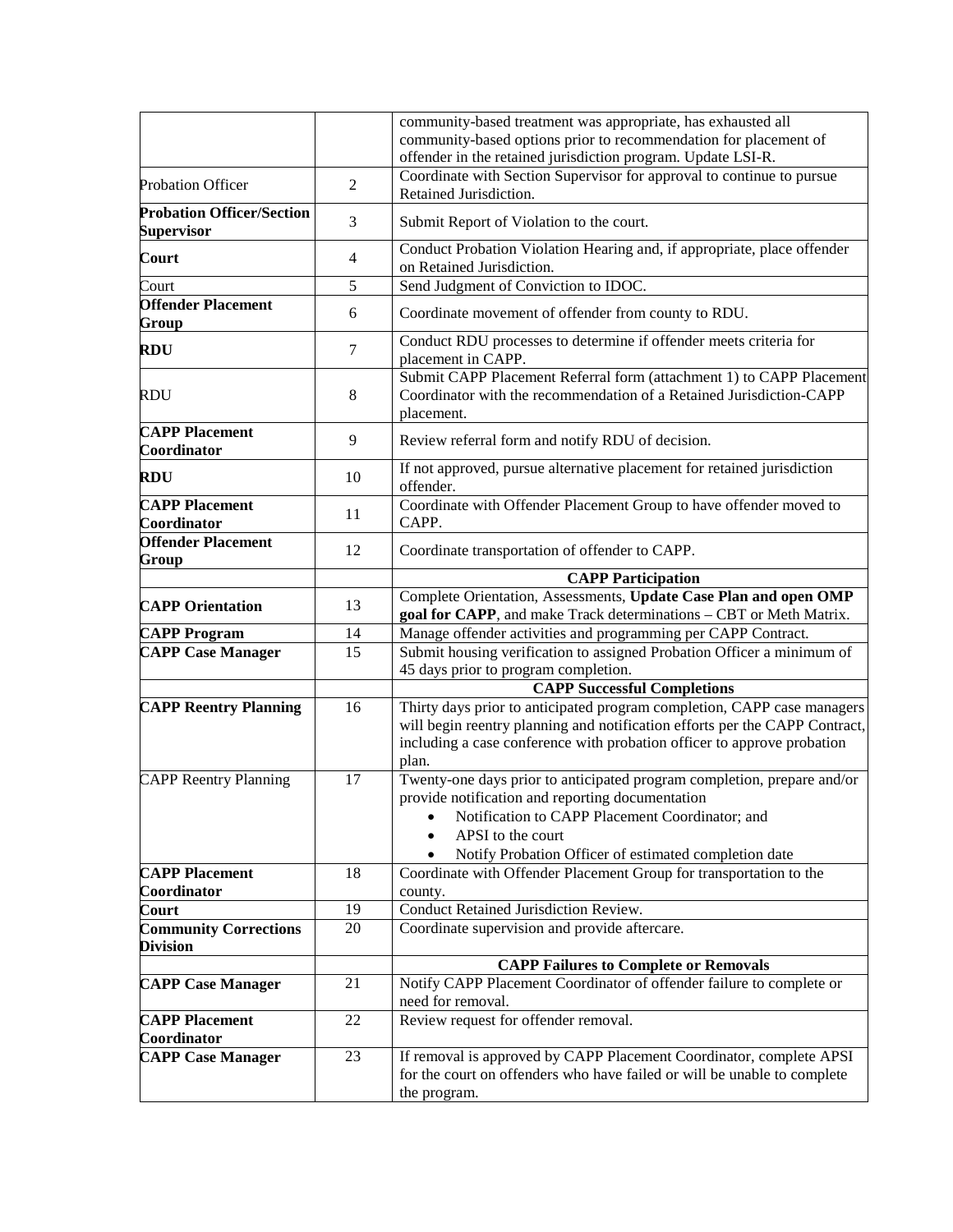| Court                 |    | Reviews APSI and determines if court will relinquish jurisdiction or have |  |
|-----------------------|----|---------------------------------------------------------------------------|--|
|                       |    | offender transported back to Court for hearing.                           |  |
| <b>CAPP Placement</b> | 25 | Coordinate the transport process with the Offender Placement Group.       |  |
| <b>Coordinator</b>    |    |                                                                           |  |

# **Direct Sentencing to Retained Jurisdiction Offenders:**

*Table 1.3*

| <b>Functional Roles and</b>                     | <b>Steps</b>   | <b>Tasks</b>                                                                                                                                                                                                                                                 |  |
|-------------------------------------------------|----------------|--------------------------------------------------------------------------------------------------------------------------------------------------------------------------------------------------------------------------------------------------------------|--|
| <b>Responsibilities</b>                         |                | CIS steps are in bold                                                                                                                                                                                                                                        |  |
|                                                 |                | <b>Selection and Placement Process</b>                                                                                                                                                                                                                       |  |
| Court                                           | 1              | Sentences offender to Retained Jurisdiction,                                                                                                                                                                                                                 |  |
| Court                                           | $\sqrt{2}$     | Send Judgment of Conviction to IDOC                                                                                                                                                                                                                          |  |
| <b>Offender Placement</b><br>Group              | 3              | Coordinate movement of offender from county to RDU                                                                                                                                                                                                           |  |
| RDU                                             | $\overline{4}$ | Conduct RDU processes to determine if offender meets criteria for<br>placement in CAPP.                                                                                                                                                                      |  |
| RDU                                             | 5              | Submit CAPP Placement Referral form (attachment 1) to CAPP Placement<br>Coordinator with the recommendation of a Retained Jurisdiction-CAPP<br>placement.                                                                                                    |  |
| <b>CAPP Placement</b><br>Coordinator            | 6              | Review referral form and notify RDU of decision.                                                                                                                                                                                                             |  |
| <b>RDU</b>                                      | 7              | Create the Case Plan reflecting the need for participation in the CAPP<br>Program per SOP 607.26.01.004 Case Planning for Offenders.                                                                                                                         |  |
| RDU                                             | 8              | If not approved, pursue alternative placement for retained jurisdiction<br>offender.                                                                                                                                                                         |  |
| <b>CAPP Placement</b><br>Coordinator            | 9              | Coordinate with Offender Placement Group to have offender moved to<br><b>CAPP</b>                                                                                                                                                                            |  |
| <b>Offender Placement</b><br>Group              | 10             | Coordinate transportation of offender to CAPP                                                                                                                                                                                                                |  |
|                                                 |                | <b>CAPP Participation</b>                                                                                                                                                                                                                                    |  |
| <b>CAPP Orientation</b>                         | 11             | Complete Orientation, Assessments, Update Case Plan and open OMP<br>goal for CAPP, and make Track determinations - CBT or Meth Matrix                                                                                                                        |  |
| <b>CAPP Program</b>                             | 12             | Manage offender activities and programming per CAPP Contract.                                                                                                                                                                                                |  |
| <b>CAPP Case Manager</b>                        | 13             | Coordinate with District for assignment of probation officer                                                                                                                                                                                                 |  |
| <b>CAPP Case Manager</b>                        | 14             | Submit housing verification to case assignment Section Supervisor of<br>assigned district where offender will reside a minimum of 45 days prior to<br>program completion. Case assignment Section Supervisor will assign<br>offender to a Probation Officer. |  |
|                                                 |                | <b>CAPP Successful Completions</b>                                                                                                                                                                                                                           |  |
| <b>CAPP Reentry Planning</b>                    | 15             | Thirty days prior to anticipated program completion, CAPP case managers<br>will begin reentry planning and notification efforts per the CAPP Contract,<br>including a case conference with probation officer to approve probation<br>plan.                   |  |
| <b>CAPP Reentry Planning</b>                    | 16             | Twenty-one days prior to anticipated program completion, prepare and/or<br>provide notification and reporting documentation<br>Notification to CAPP Placement Coordinator; and<br>APSI to the court<br>Notify Probation Officer of estimated completion date |  |
| <b>CAPP Placement</b>                           | 17             | Coordinate with Offender Placement Group for transportation to the                                                                                                                                                                                           |  |
| Coordinator                                     |                | county.                                                                                                                                                                                                                                                      |  |
| Court                                           | 18             | <b>Conduct Retained Jurisdiction Review</b>                                                                                                                                                                                                                  |  |
| <b>Community Corrections</b><br><b>Division</b> | 19             | Coordinate supervision and provide aftercare                                                                                                                                                                                                                 |  |